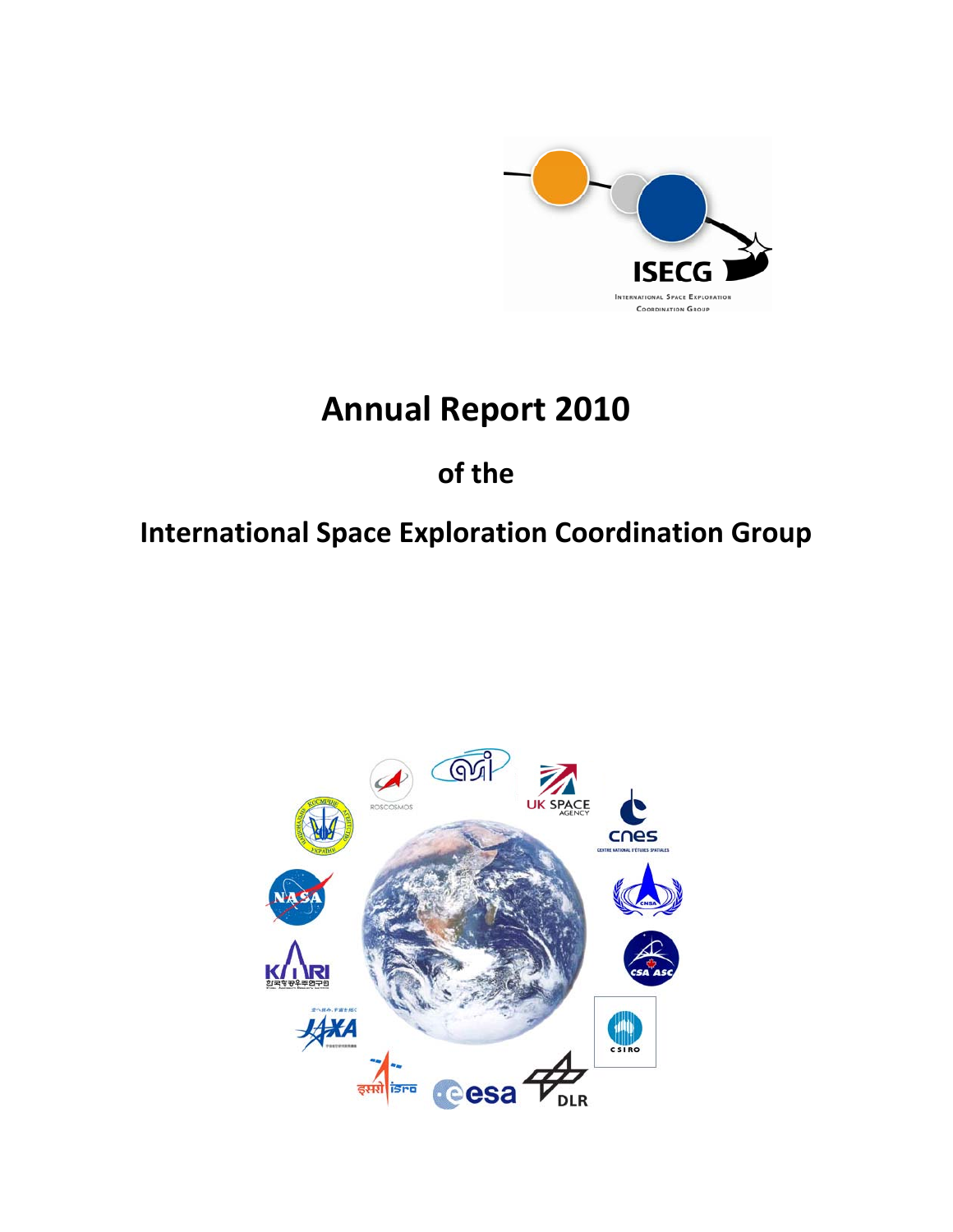

#### **INTERNATIONAL SPACE EXPLORATION COORDINATION GROUP**

ISECG Secretariat

Keplerlaan 1, PO Box 299, NL-2200 AG Noordwijk, The Netherlands

+31 (0) 71 565 8479

[ISECG@esa.int](mailto:ISECG@esa.int)

All ISECG documents and products can be found on:

<http://www.globalspaceexploration.org/>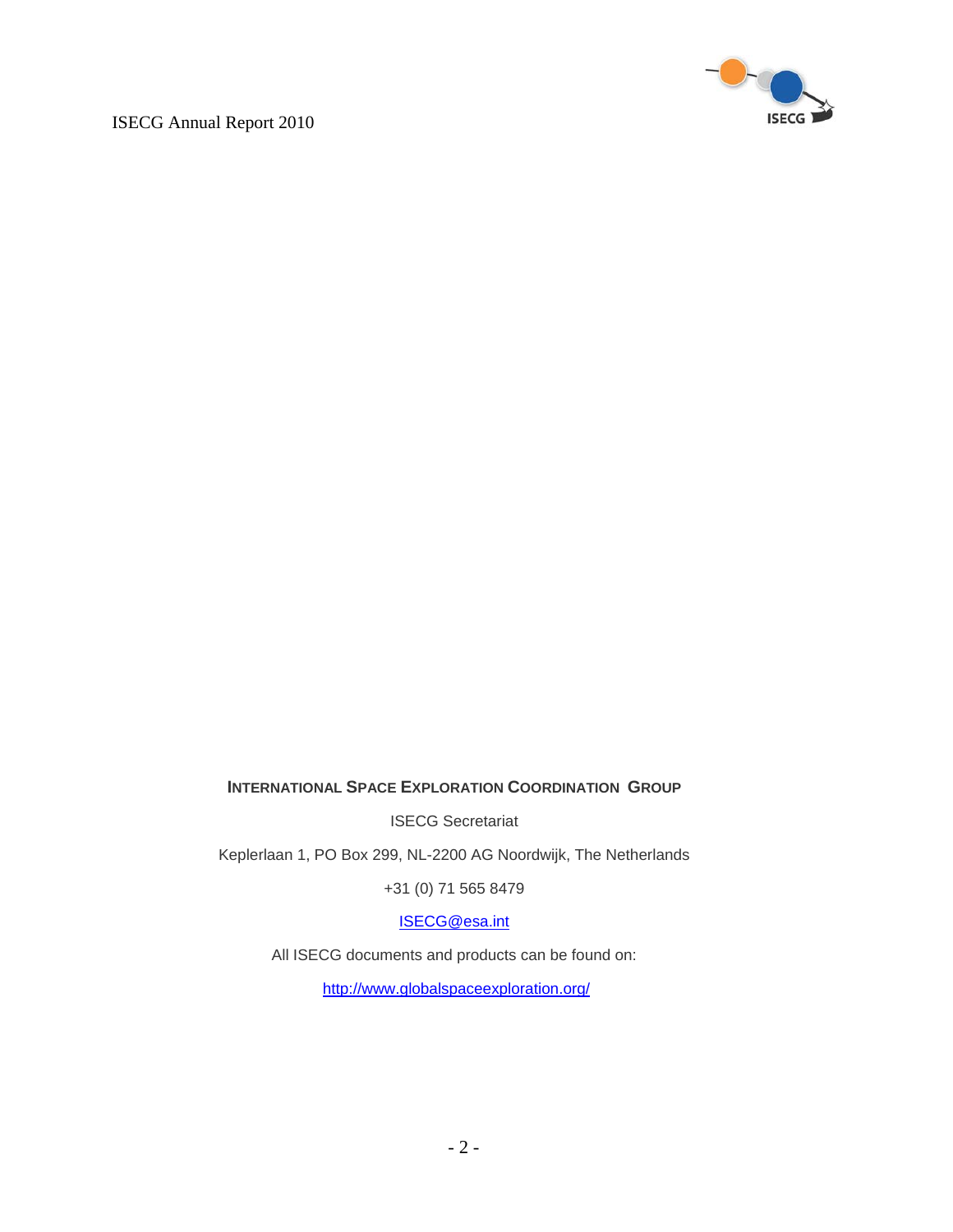

## **CONTENTS**

|           | 1. Introduction                                                     | 5  |
|-----------|---------------------------------------------------------------------|----|
|           | 2. Executive Summary                                                | 5  |
| <b>3.</b> | <b>Background</b>                                                   |    |
|           | 3.1. Global Exploration Strategy and Terms of Reference             | 8  |
|           | 3.2. Senior Agency Management Meeting                               | 9  |
|           | 4. Working Group Activities                                         |    |
|           | 4.1. Overview                                                       | 11 |
|           | 4.2. Exploration Roadmap Working Group (ERWG)                       |    |
|           | 4.2.1. Accomplishments                                              | 12 |
|           | 4.2.2. Future Work                                                  | 12 |
|           | 4.3. International Architecture Working Group (IAWG)                |    |
|           | 4.3.1. Accomplishments                                              | 12 |
|           | 4.3.2. Future Work                                                  | 13 |
|           | 4.4. International Space Exploration Coordination Tool (INTERSECT)  |    |
|           | 4.4.1. Accomplishments                                              | 13 |
|           | 4.4.2. Future Work                                                  | 13 |
|           | 4.5. International Objectives Working Group (IOWG)                  |    |
|           | 4.5.1. Accomplishments                                              | 14 |
|           | 4.5.2. Future Work                                                  | 14 |
|           | 4.6. Strategic Communications Working Group (SCWG)                  |    |
|           | 4.6.1. Accomplishments                                              | 14 |
|           | 4.6.2. Future Work                                                  | 17 |
|           | 5. Outlook                                                          | 17 |
|           |                                                                     |    |
|           | <b>Annex: Space Exploration Highlights of ISECG Member Agencies</b> |    |
|           | 1. Agenzia Spaziale Italiana (ASI), Italy                           | 19 |
|           | 2. Centre Nationale D'Etudes Spatiales (CNES), France               | 21 |
|           | Canadian Space Agency (CSA), Canada<br>3.                           | 23 |
|           | Deutsches Zentrum für Luft- und Raumfahrt e.V. (DLR), Germany<br>4. | 26 |
|           | European Space Agency (ESA)<br>5.                                   | 28 |
|           | Japan Aerospace Exploration Agency (JAXA), Japan<br>6.              | 32 |
|           | 7.<br>Korea Aerospace Research Institute (KARI), Republic of Korea  | 35 |
|           | National Aeronautics and Space Administration (NASA), USA<br>8.     | 36 |
|           | National Space Agency of Ukraine (NSAU), Ukraine<br>9.              | 38 |
|           | 10. UK Space Agency (UKSA), United Kingdom                          | 39 |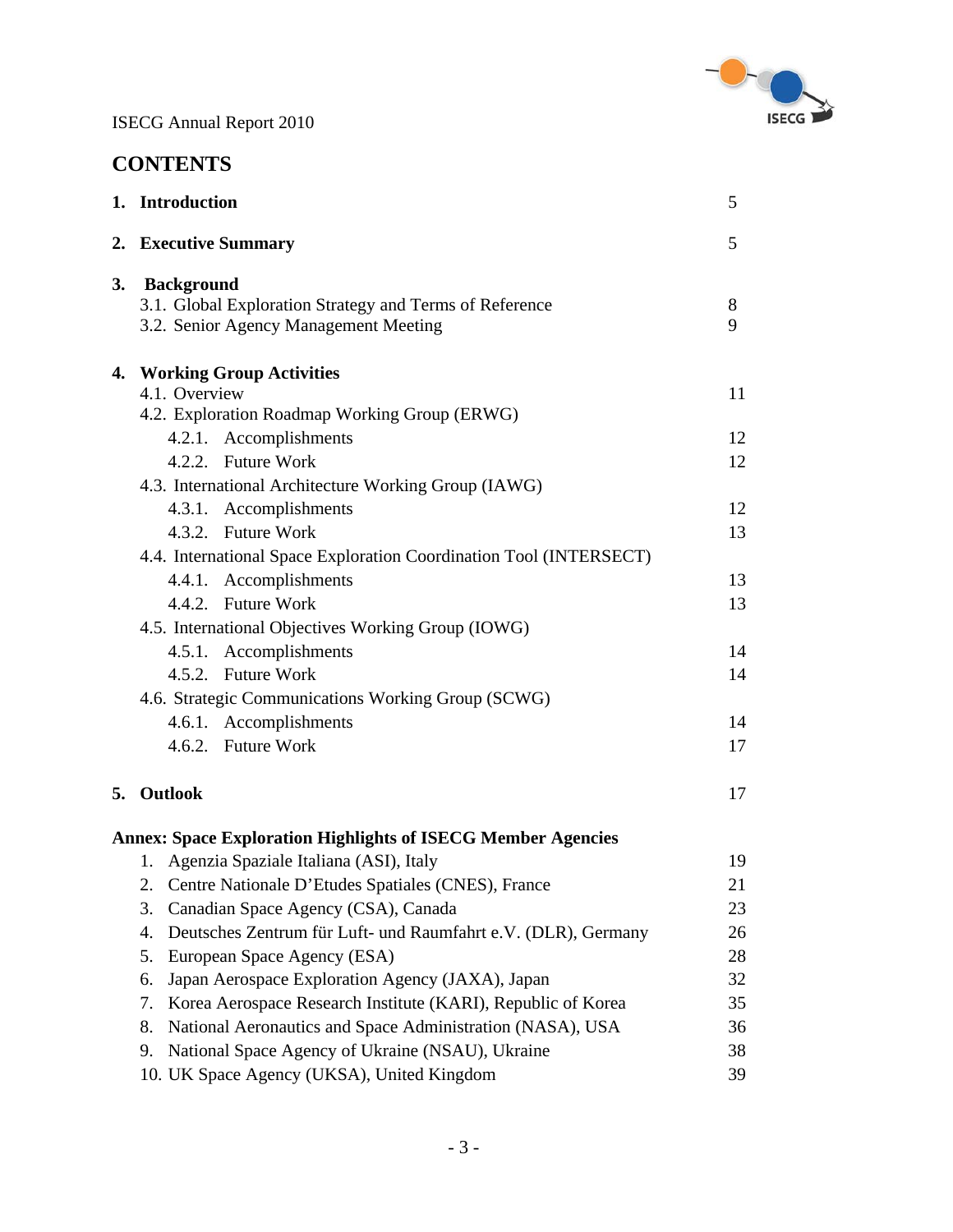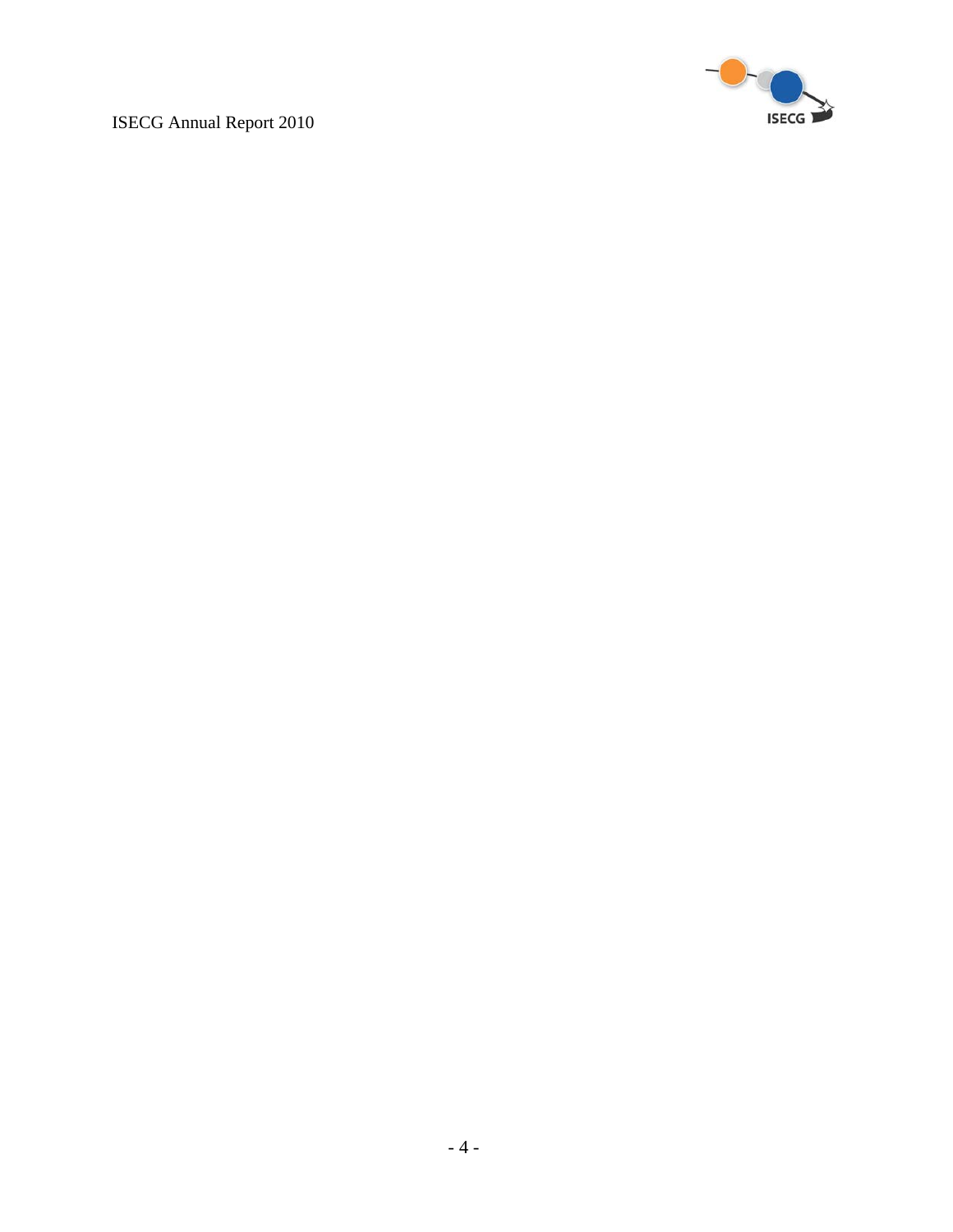

#### **1 Introduction**

The fourth Annual Report of the International Space Exploration Coordination Group (ISECG) provides an overview of ISECG work in 2010. The annex to this report highlights the national exploration activities of some of the ISECG participating agencies during the past year.

This report is intended to record activities, products and accomplishments of the ISECG to inform stakeholders regarding the progress in implementing the Global Exploration Strategy (GES).

#### **2 Executive Summary**

In May 2007, fourteen space agencies i jointly released "The Global Exploration Strategy: The Framework for Coordination". It describes a shared vision of coordinated human and robotic space exploration focused on solar system destinations where humans may one day live and work.

The Global Exploration Strategy (GES) articulates a compelling case for exploration to gain public support for a globally coordinated effort. It sets the stage for an evolving process towards a strategic and comprehensive approach to space exploration. It is not a proposal for a single global programme but recognizes that individual space exploration activities can achieve more through coordination and cooperation. The GES identifies a common set of exploration themes and benefits:

- New knowledge in science and technology
- A sustained presence extending human frontiers
- Economic expansion
- A global partnership
- Inspiration and education

The GES called for a voluntary, non-binding coordination mechanism among interested space agencies. The **International Space Exploration Coordination Group ISECG** is the forum set up by the participating agencies to advance the GES through coordination of their mutual efforts in space exploration. The scope of ISECG is broad and strategic and activities are based on the following principles:

- Open and inclusive
- Flexible and evolutionary
- Effective
- Of mutual interest

The work is focused on products, findings and recommendations considered important to enabling individual agency decision-making.

<span id="page-4-0"></span><sup>&</sup>lt;sup>1</sup> In alphabetical order: ASI (Italy), CNES (France), CNSA (China), CSA (Canada), CSIRO (Australia), DLR (Germany), ESA (European Space Agency), ISRO (India), JAXA (Japan), KARI (Republic of Korea), NASA (United States of America), NSAU (Ukraine), Roscosmos (Russia), UKSA (United Kingdom),. "Space Agencies" refers to government organizations responsible for space activities.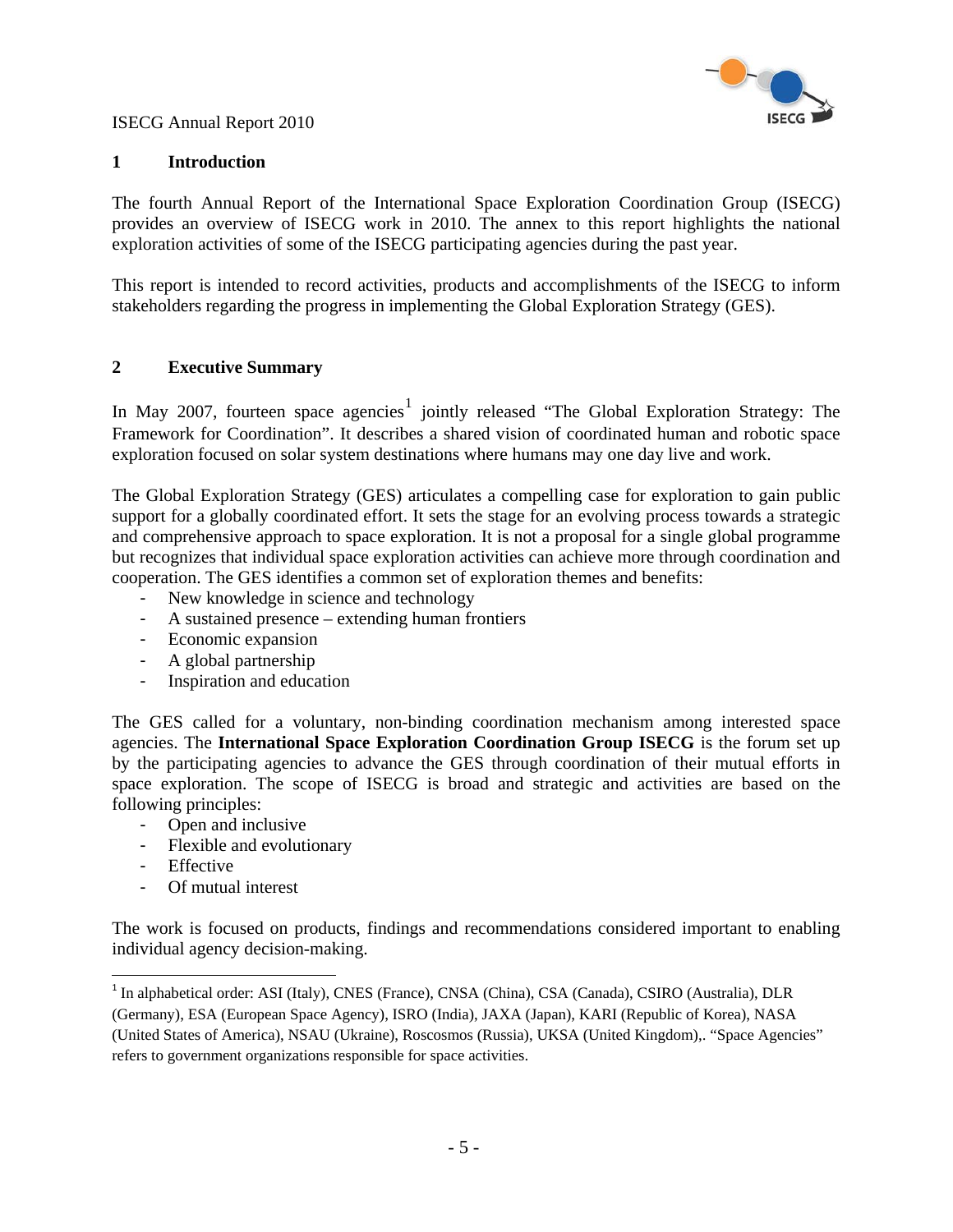

The year 2010 marked an important milestone in the process of implementing the GES due to the establishment of regular ISECG meetings at the Senior Agency Management (SAM) level. Those meetings allow senior agency managers to share common perspectives and increase understanding at the corporate level of ISECG strategic issues. Moreover, ISECG work progress is reviewed and guidance on the forward work is provided to the group.

Priorities as identified by the senior agency managers at the  $1<sup>st</sup>$  SAM meeting in June:

- 1. Developing and maturing the Global Exploration Roadmap (GER)
- 2. Identifying near term collaboration opportunities
- 3. Interest in using ISS as a testbed for exploration preparatory work
- 4. Considering a high-level technology assessment roadmap to shape investments, priorities and identifying added value to agency decision-making (potential collaboration, high interest areas)
- 5. Increasing the visibility of ISECG and its products

In response to these priorities, ISECG continued to develop and shape its products in the past year. Guided by a set of common human lunar exploration goals, representing the shared interests of participating agencies, the "ISECG Reference Architecture for Human Lunar Exploration" was completed and published in 2010. This human space exploration conceptual architecture and concept of operations shall inform the lunar exploration planning and preparations of participating agencies. By comparatively assessing multiple lunar campaign options, the proposed architecture provides for a robust and flexible exploration strategy for the Moon. This reference architecture takes a phased approach to human lunar exploration, recognizing that lunar exploration provides opportunities to advance scientific knowledge, prepare for Mars exploration and capture the imagination of young people.

Development and maturation of the GER will contribute to enhanced coordination and cooperation for global space exploration activities and thereby enable the future implementation of gradually more challenging space exploration mission scenarios. The first version of the GER will be available by the fall of 2011 and will provide an overview of exploration plans of participating agencies as well as discuss recommendations for next steps for global exploration. These recommendations will include identification of near-term opportunities for coordination and cooperation, the role of the International Space Station (ISS) in advancing space exploration as well as an assessment of future global exploration mission scenarios.

In order to facilitate discussion between ISECG participating agencies, a web-based data repository is under development that shall provide a single reference source for ISECG members on the type and status of exploration-related missions, payloads, systems and technologies.

First important steps were taken to enhance communication of the status, products and value of the group. ISECG work was presented at the Global Lunar Conference in May in Beijing, China, the 38th Scientific Assembly of COSPAR in July in Bremen, Germany and the  $61<sup>st</sup>$  International Astronautical Congress (IAC) in September in Prague, Czech Republic. The IAC plenary "Advancing the Global Exploration Strategy" together with the release of the ISECG brochure "Exploring together" at the IAC contributed successfully to the strategic communication effort of ISECG.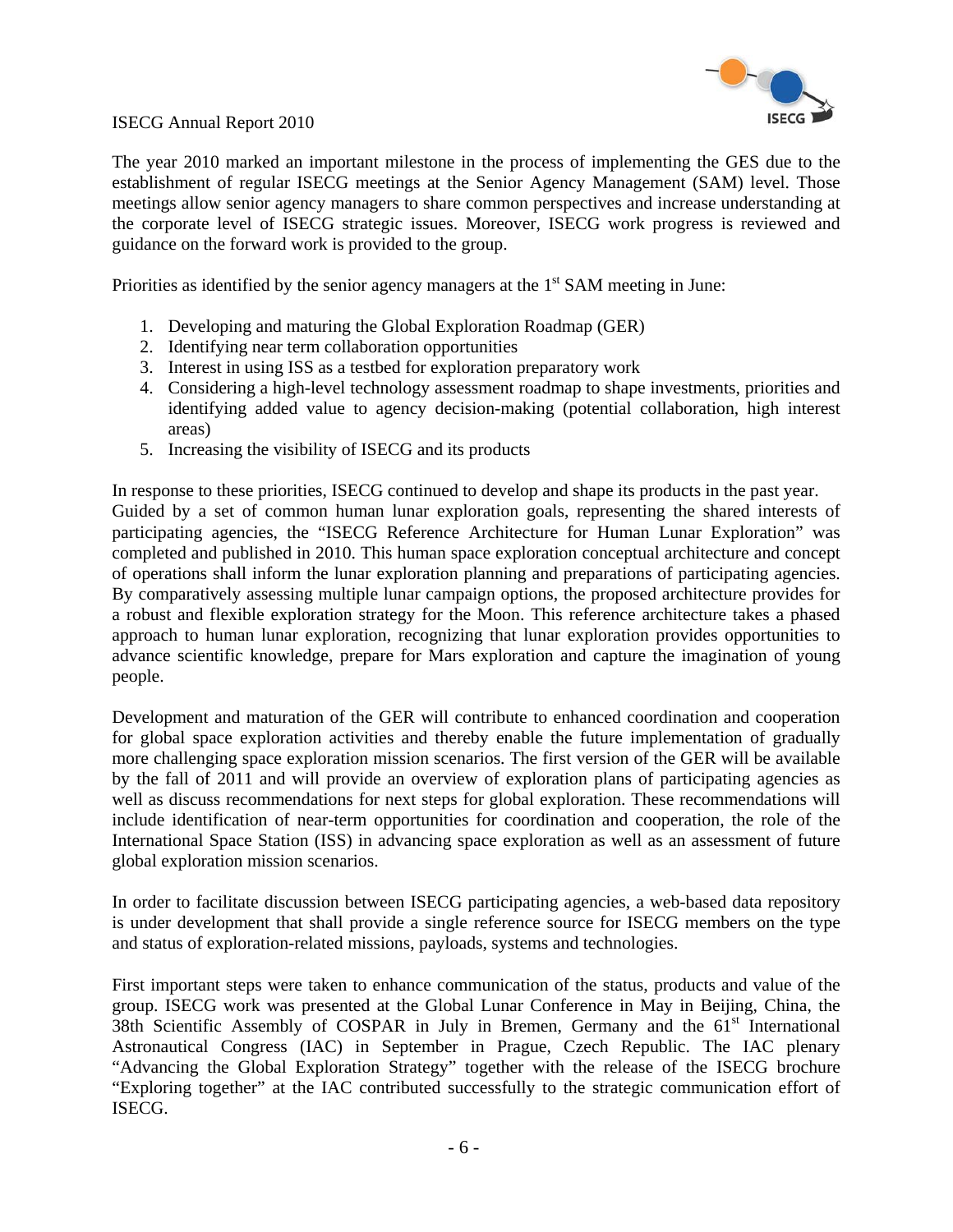

In summary, ISECG was able to advance the implementation of the GES in 2010 by serving as the international forum where interested agencies continued to share their objectives and plans for human and robotic space exploration. ISECG contributions included exploring concepts that reflect synergies and developing products that enable individual agencies to take concrete steps towards an internationally coordinated approach to space exploration.

The future work of ISECG will continue helping to maximize early international partnership opportunities, to increase robustness, safety and cost effectiveness of individual and collective exploration goals and to facilitate each agency's ability to effectively engage the public in space exploration activities.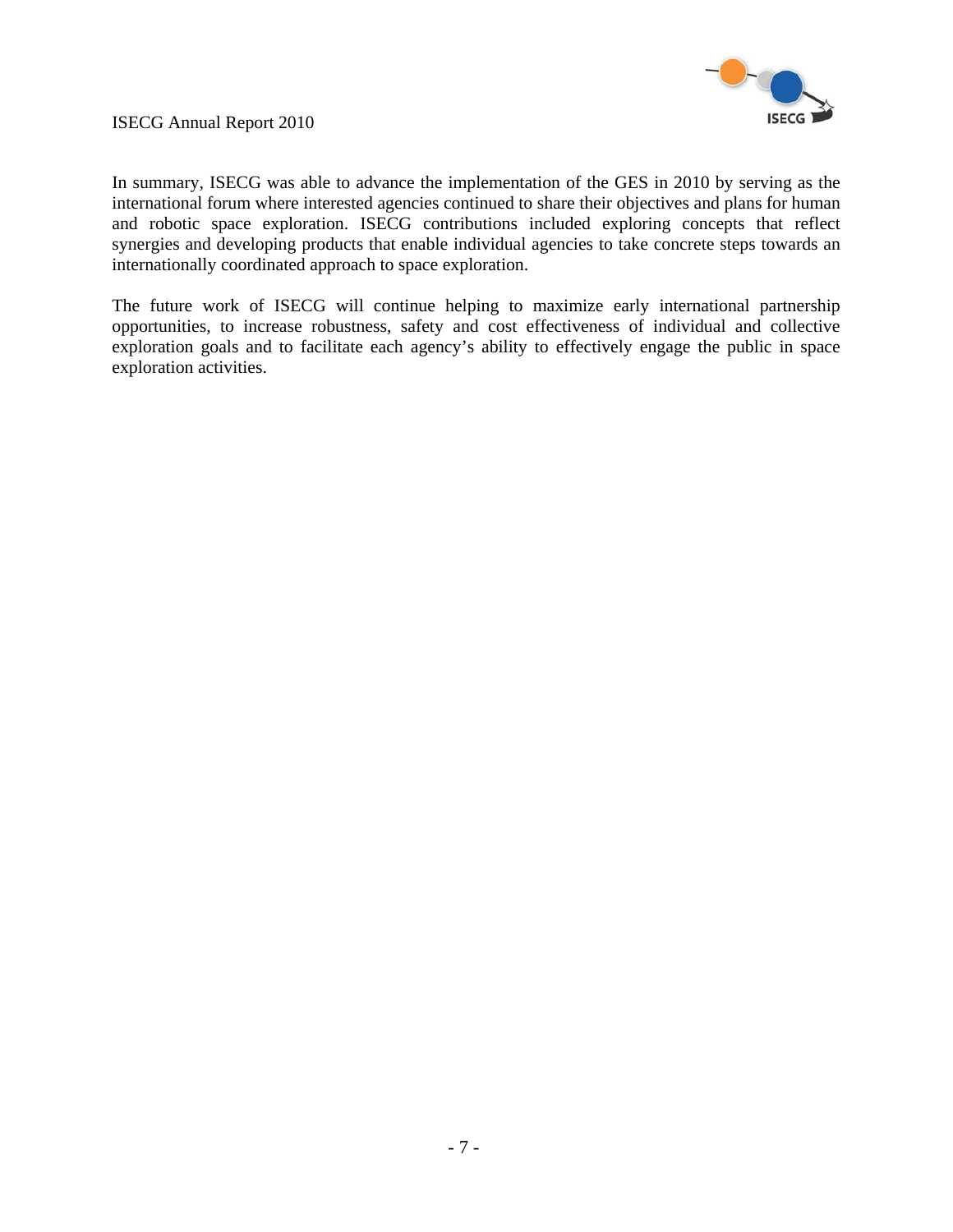

#### **3 ISECG Background**

#### **3.1 Global Exploration Strategy and Terms of Reference**

The International Space Exploration Coordination Group (ISECG) was established in response to "The Global Exploration Strategy: The Framework for Coordination" developed by fourteen space agencies<sup>1</sup> and released in May 2007.



This GES Framework Document articulated a shared vision of coordinated human and robotic space exploration focused on solar system destinations where humans may one day live and work. Among the many Framework Document findings was the need to establish a voluntary, non-binding international coordination mechanism through which individual agencies may exchange information regarding their interests, plans and activities in space exploration, and to work together on means of strengthening both individual exploration programmes as well as the collective effort.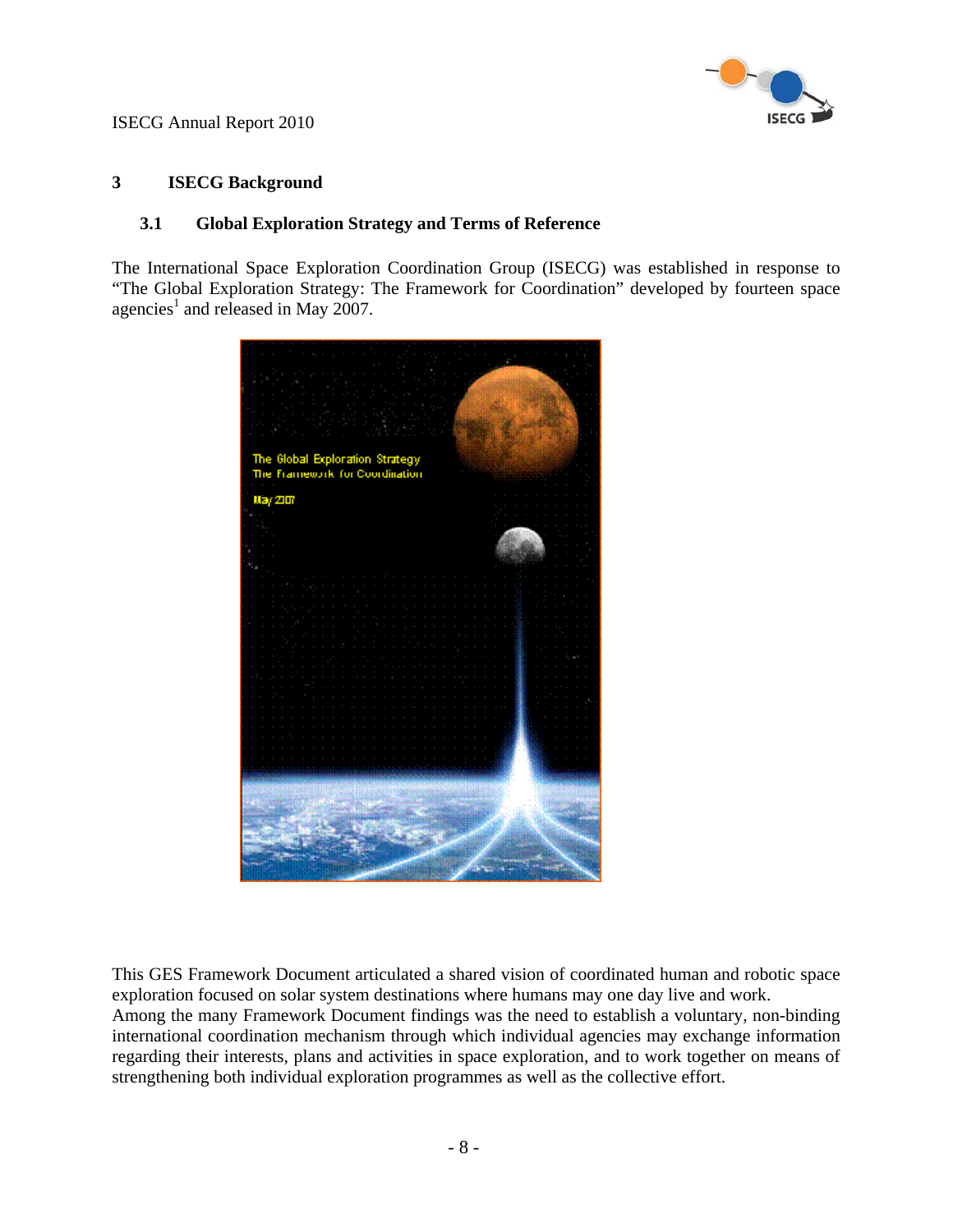

The Terms of Reference (ToR) for the ISECG were formally adopted at the first meeting of the group in Berlin in November 2007. ISECG chairmanship rotates annually and effective as of June 23, 2010, NASA assumed chairmanship from ESA.

The purpose of ISECG is to work collectively towards the further development and implementation of the GES by providing a forum to discuss interests, objectives and plans in space exploration and by promoting interest and engagement in space exploration activities throughout society.

The scope of ISECG is broad and strategic and activities are based on the following principles:

- Open and inclusive
	- o ISECG receives inputs from all interested agencies that invest in and perform space exploration activities
	- o ISECG provides for consultations among all agencies with a vested interest in space exploration
- Flexible and evolutionary
	- o Existing consultation and coordination mechanisms are taken into account
- Effective
	- o ISECG encourages participating agencies to accept the role of the coordination process
	- o ISECG encourages participating agencies to act upon the anticipated results of the coordination mechanism
- Of mutual interest
	- o ISECG activities benefit all participants and respect national prerogatives
	- o ISECG activities allow for optional participation based on the level of interest

ISECG participants focus on the development through consensus of non-binding products - findings, recommendations and other outputs as necessary - for use by the participating agencies.

#### **3.2 Senior Agency Management Meeting**

Since inception, ISECG has been successful in organizing and implementing its work plan.

However, the development of ISECG work has over time emphasized that discussions within the group include strategic level issues of corporate interest, such as key exploration destinations or a global exploration roadmap.

Given that the scope of ISECG is "broad and strategic" (ToR), an ISECG meeting at Senior Agency Management (SAM) level was thus considered to be crucial for the advancement of the global space exploration effort.

At the 4<sup>th</sup> ISECG Meeting in December 2009, Noordwijk (The Netherlands), it was agreed to arrange an ISECG meeting at SAM level in 2010. The purpose of the meeting was to allow senior agency managers to share common perspectives and increase understanding of ISECG strategic issues at the corporate level.

In June 2010, senior managers representing twelve ISECG member agencies met in National Harbor (Maryland, USA). to exchange views. They reviewed the progress of ISECG work and provided guidance for the future work priorities.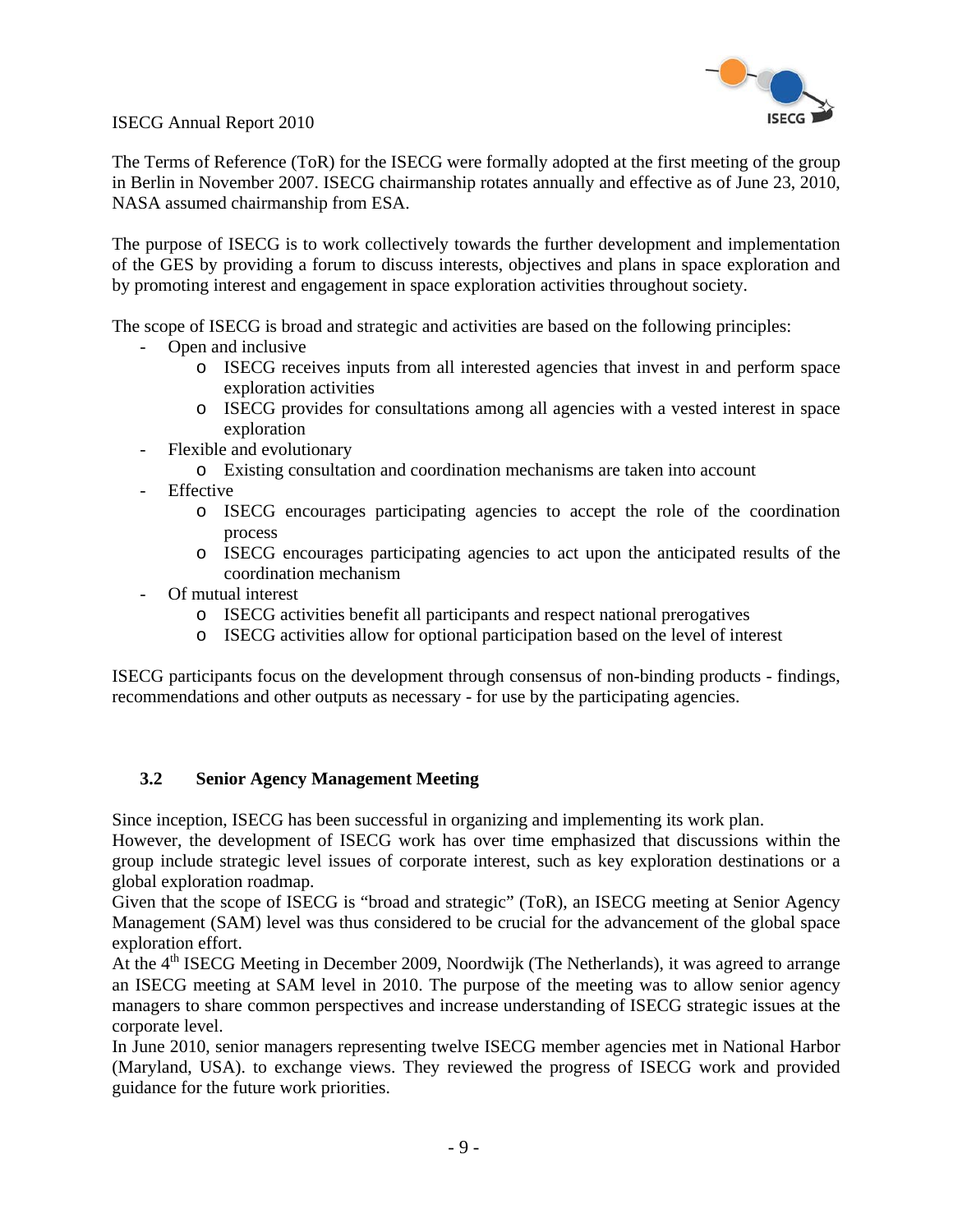

The senior agency managers identified five high interest items:

- 1. Developing and maturing the GER
- 2. Identifying near term collaboration opportunities
- 3. Interest in using ISS as a testbed for exploration preparatory work
- 4. Considering a high-level technology assessment roadmap to shape investments, priorities and identifying added value to agency decision-making

Potential collaboration, overlap and complementary efforts should be addressed as well as the timely coordination given the short formulation time windows. It should also be ensured that capabilities are responsive to the assessment of key destination questions such as why we go and when. Near-term discussions will also be needed to fully utilize ISS potential as a testbed for exploration.

5. Increasing the visibility of ISECG and its products

The status, products and value of ISECG should be better communicated both internally (agency to agency) and externally (to the public). This includes regular information exchange and media and publicity events. Senior agency managers will support these activities by keeping Heads of Agencies informed and leveraging key international forums and meetings.

#### **Joint Statement International Space Exploration Coordination Group Senior Agency Management**

#### June 23, 2010 **National Harbor, Maryland**

Senior managers representing space agencies in Canada (CSA), China (CNSA), Europe (ASI, CNES, DLR, ESA, UKSA), Japan (JAXA), Korea (KARI), Russia (Roscosmos), Ukraine (NSAU) and the United States (NASA) met at the National Harbor, Maryland, on June 23, 2010, to discuss their interests in globally coordinated human and robotic space exploration. Consensus was reached that significant progress has been made since their joint release of the Global Exploration Strategy (GES) in May 2007 and that steps can and should be taken to enhance their efforts to promote coordination and cooperation to enable a long term space exploration vision that is both sustainable and affordable.

The agency senior managers acknowledged the valuable work of the International Space Exploration Coordination Group (ISECG) -- the GES implementing body -- during the last three years, and welcomed the development of the first ISECG reference architecture, focused on human lunar exploration. They reached consensus on expanding their work to all key exploration destinations and the critical building blocks required to reach these destinations as part of a "global exploration roadmap" - a key part of an evolving international architecture effort. Senior managers discussed the importance of early dialog focused on near-term opportunities for cooperation, such as robotic precursor missions and utilization of ISS as an exploration test bed. The senior managers agreed on holding further strategic discussions at the senior management level and to review the progress of ISECG as products are developed and delivered.

It was also agreed to hold regular ISECG meetings at the SAM level and in accordance with this policy, an ISECG SAM teleconference was held in November 2010 to discuss the work progress and next steps.

SAM meetings will be continued in 2011 to ensure timely and effective alignment between ISECG activities and strategic considerations of ISECG member agencies.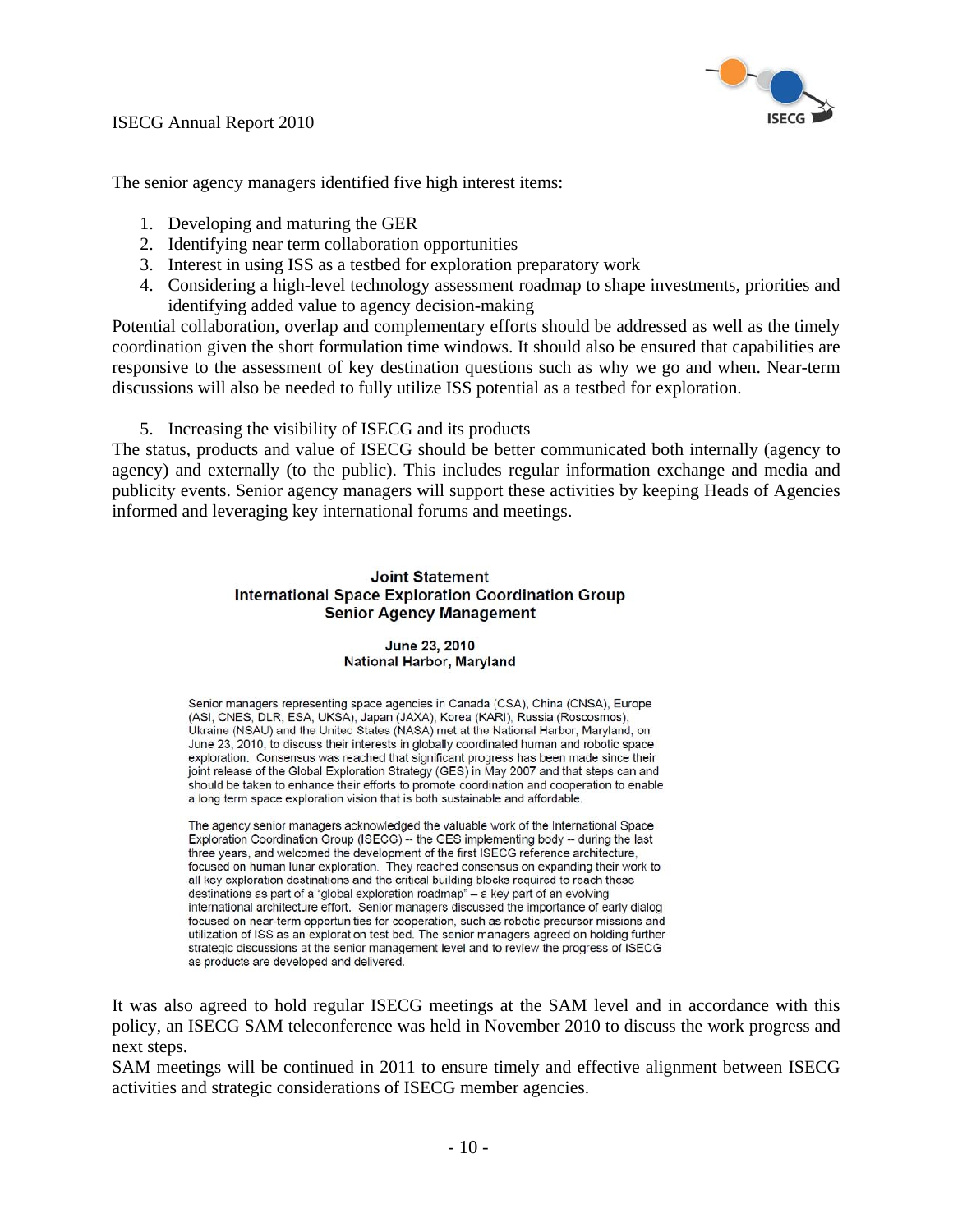

#### **4 Working Group Activities**

#### **4.1 Overview**

The bulk of the work leading to ISECG products is performed by ISECG working groups (WG) between meetings and is guided by monthly plenary ISECG teleconferences. The degree of participation in ISECG working groups varies by agency, and by product, but all products are shared with all ISECG participating agencies, throughout the development process. This "open and inclusive" approach – a key principle established in the GES - is endemic of all ISECG business.

ISECG and supporting working groups continue to receive outstanding support by a permanent secretariat, provided by ESA. In addition, the ISECG secretariat provides generic information about ISECG and its products, hosts and manages the ISECG website and supports space agencies that request ISECG membership.

ISECG member agencies that participate in the production of specific ISECG products (referred to as "participating agencies" of that product) demonstrate through their participation the flexible and evolutionary nature of ISECG to serve as a forum for interested agencies to progress a variety of initiatives of interest to their programmes and plans. Finally, the ISECG continues to focus on the development of products that are at once effective and of mutual interest to address the needs of the participating agencies. The ISECG performs its work through an evolving workplan which is updated periodically as required by the evolving needs of the participating agencies. This is also reflected in the current structure of ISECG, effective as of September 17, 2010:

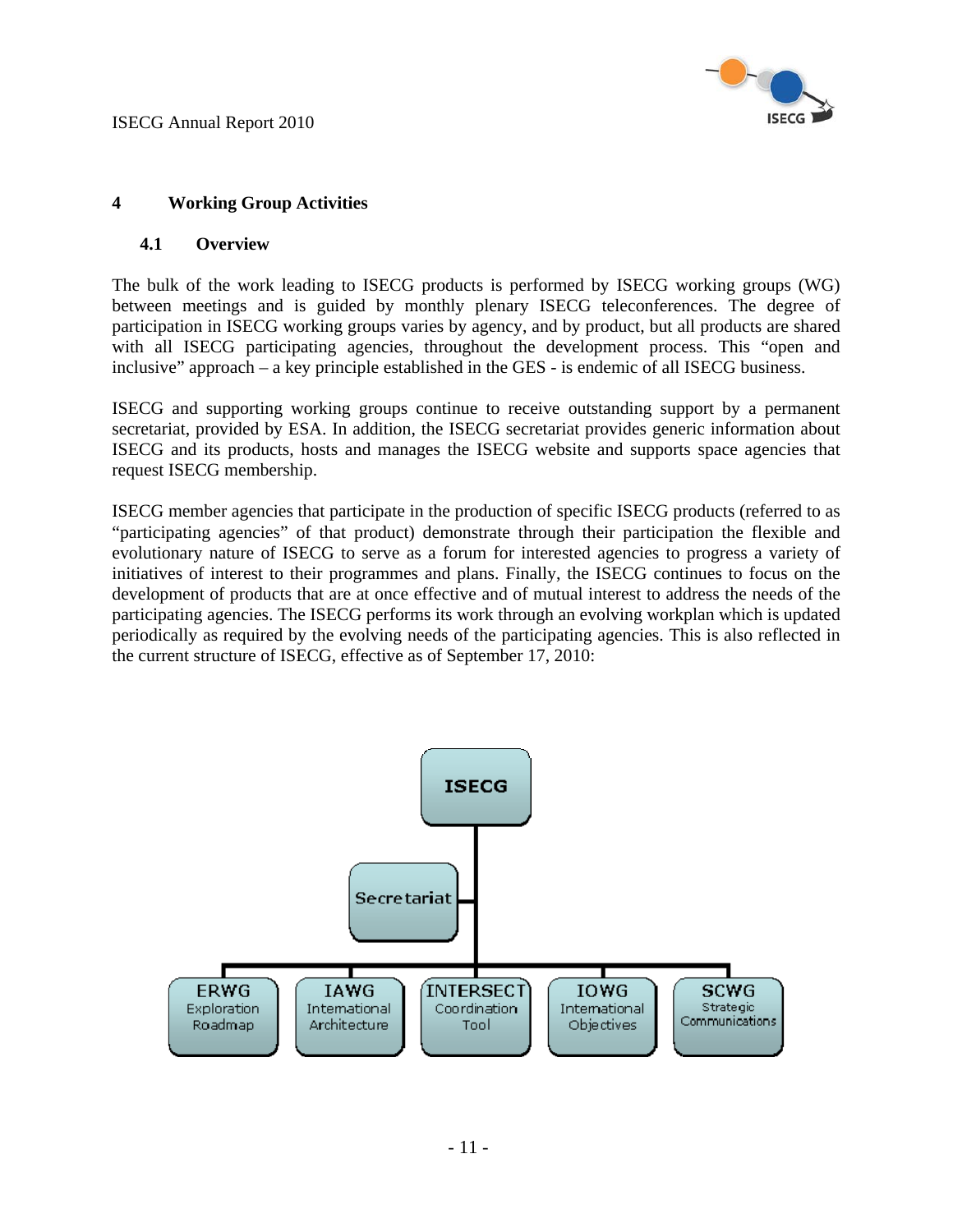

#### **4.2 Exploration Roadmap Working Group (ERWG)**

#### **4.2.1. Accomplishments**

The Exploration Roadmap Working Group (ERWG) initiated in early 2010 work on the development of the Global Exploration Roadmap. The Global Exploration Roadmap is intended to be used by agencies as a reference tool which further elaborates the Global Exploration Strategy and is useful for each agency as it plans for and develops domestic support for exploration. Its development shall lead to enhanced coordination and cooperation for global space exploration activities and thereby enable the future implementation of gradually more challenging space exploration mission scenarios.

During the first half of 2010 a vision for the role and content of the Global Exploration Roadmap had been consolidated and subsequently endorsed at the  $1<sup>st</sup>$  ISECG Meeting at Senior Agency Management level held on 23 June 2010. During the second half of 2010 work on the first version of the Global Exploration Roadmap had commenced which shall be finalised by the fall of 2011. The content, structure and development plan of the first version has been endorsed at the  $2<sup>nd</sup>$  ISECG meeting at Senior Agency Management level held on 17 November 2010.

The Global Exploration Roadmap will provide an overview of agency exploration plans, as well as discuss recommendations for next steps for global exploration. These recommendations will include identification of near-term opportunities for coordination and cooperation, the role of ISS in advancing space exploration as well as an assessment of future global exploration mission scenarios. The overall vision and approach for the Global Exploration Roadmap had been presented at the IAC 2010.

#### **4.2.2. Future Work**

The Exploration Roadmap Working Group will develop by the fall of 2011 the first version of the Global Exploration Roadmap. Forward work will focus on developing an overview of agency's exploration plans encompassing human operations in Low Earth Orbit, robotic missions, development of key exploration systems, technology developments and terrestrial analogue activities as well as on identifying next steps for global exploration.

Consensus on next steps shall be developed through the joint definition, analysis and assessment of optional future global exploration mission scenarios. Particular attention will be paid to analysing the role of ISS in enabling future global exploration and identifying concrete near-term opportunities for coordination and cooperation

#### **4.3. International Architecture Working Group (IAWG)**

#### **4.3.1. Accomplishments**

The main accomplishment of the IAWG in 2010 was the completion of the ISECG Reference Architecture for Human Lunar Exploration. This architecture is the first human space exploration conceptual architecture and concept of operations to be developed by an international body. It represents a significant step forward for globally coordinating the human space exploration plans of participating agencies.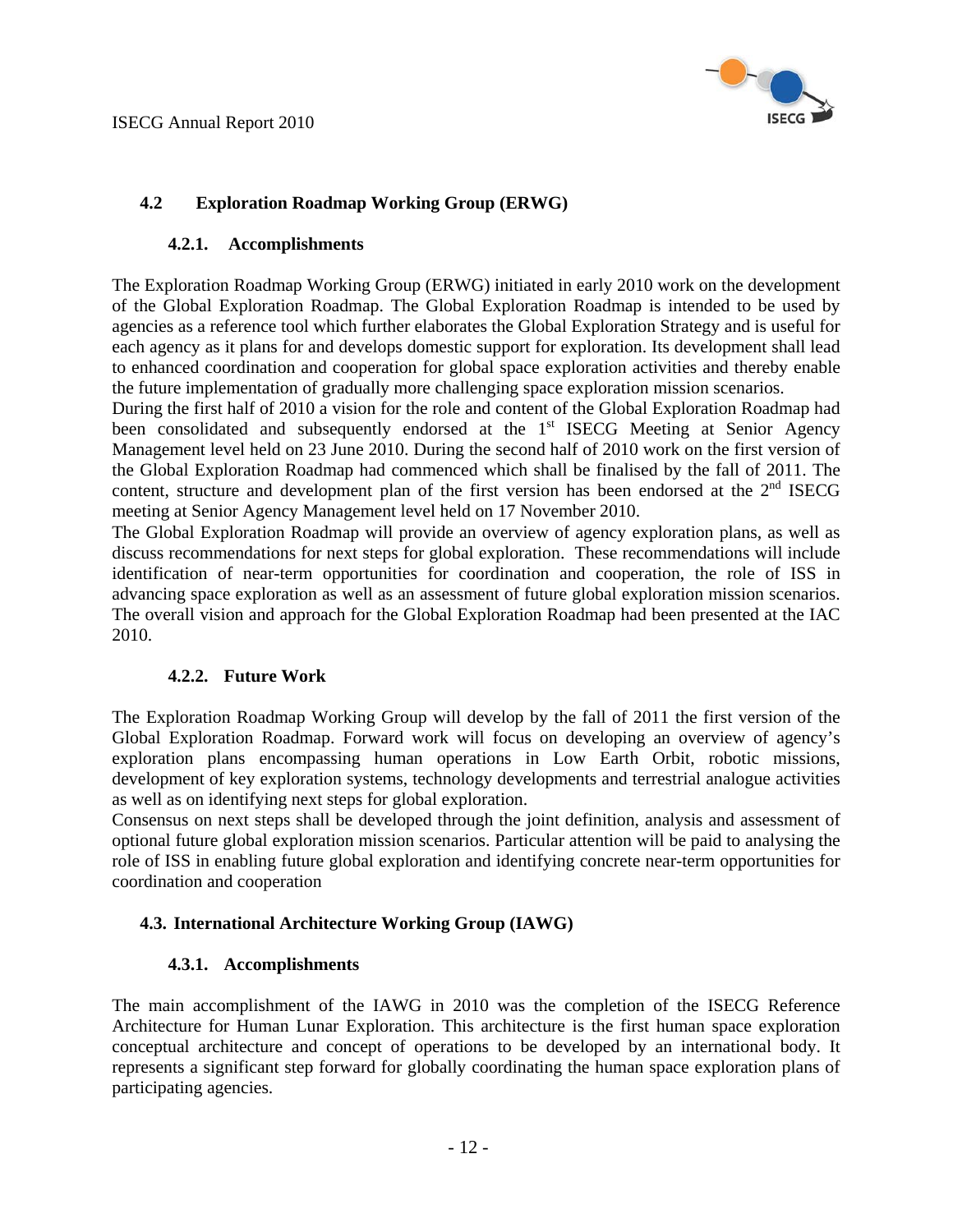



The reference architecture work was initiated to inform the lunar exploration planning and preparations of participating agencies. It serves to inform decision making by participating agencies in the areas of technology development, robotic precursor mission objectives, and potential partnerships. It also provided insights regarding the approach to interface standardization, which is considered essential for building a robust space exploration programme.

In response to the common goals established by the IOWG, the reference architecture takes a phased approach to human lunar exploration, recognizing that lunar exploration provides opportunities to advance scientific knowledge, prepare for Mars exploration and capture the imagination of our young people.

More information about the ISECG Reference Architecture for Human Lunar Exploration and the process followed by the IAWG can be found in the study report available for download on the ISECG homepage.

#### **4.3.2. Future Work**

The IAWG also began preparations to support the development of the Global Exploration Roadmap. It will organize to perform the conceptual architecture definition and analysis work required by the Exploration Roadmap Working Group.

#### **4.4. International Space Exploration Coordination Tool (INTERSECT)**

#### **4.4.1. Accomplishments**

The INTERSECT Working Group is focused on the development of a web-based, data repository which, when fully developed and maintained, is to provide a single reference source for ISECG members and working groups on the type and status of exploration-related missions, payloads, systems and technologies.

During 2010, the Working Group modified existing templates for data entry after iteration with ERWG to ensure the data collected will be compliant with the Global Exploration Roadmap development requirements. Similar discussion also started with IOWG.

The templates were finalised in December 2010, and distributed along with a comprehensively rewritten User Manual (Version 2.2) to ISECG members and INTERSECT points of contact in each agency. Examples were also prepared based on ESA's existing missions, systems and technologies. Data collection can now begin in earnest to support the development of ISECG products.

#### **4.4.2. Future Work**

Future work for INTERSECT includes data management on the ISECG website, maintenance and implementation of further user requirements and identification of a process to support data provision from less active ISECG members.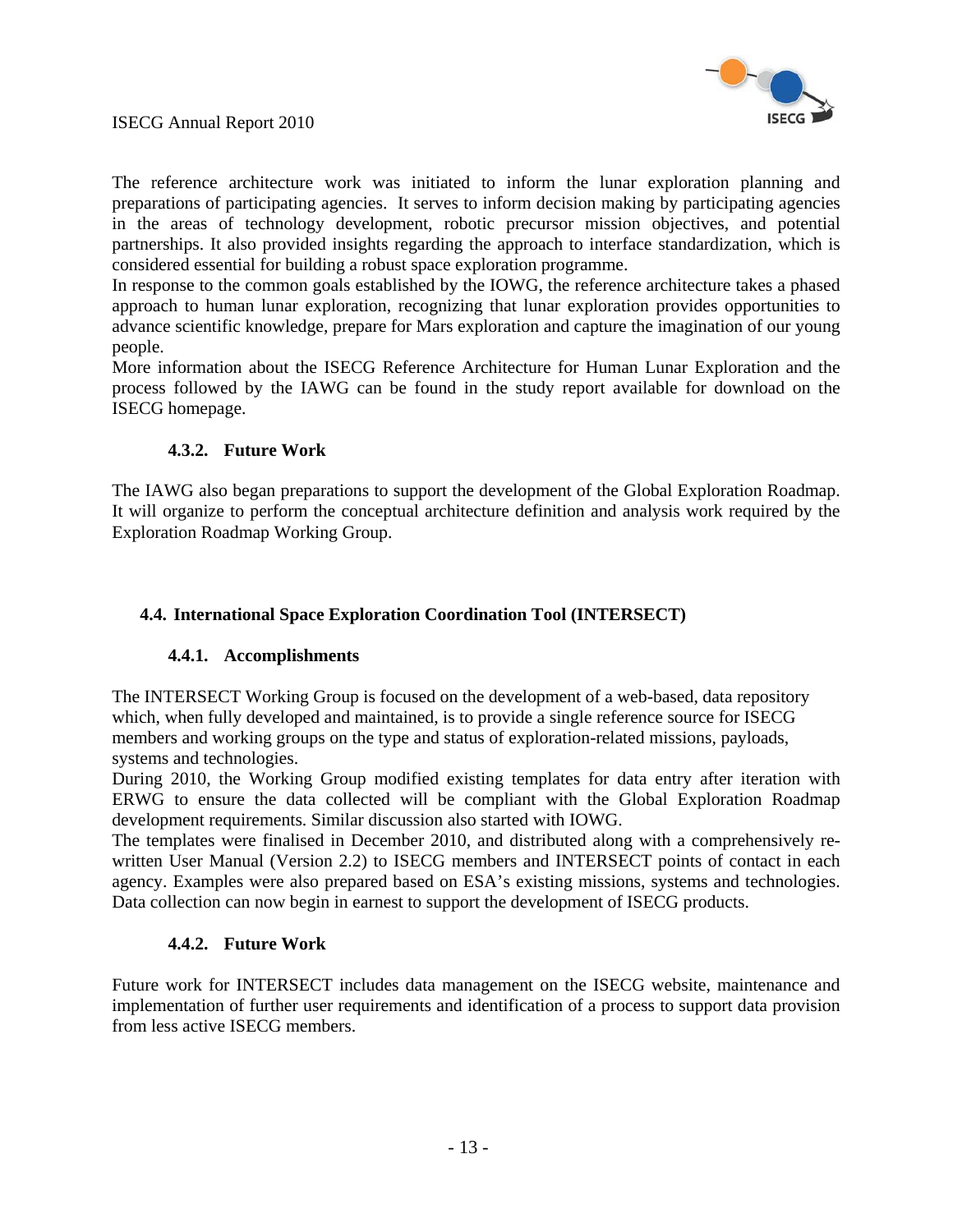

### **4.5. International Objectives Working Group (IOWG)**

#### **4.5.1. Accomplishments**

In 2010, the International Objectives Working Group (IOWG) used the set of previously developed common human lunar exploration goals, representing the shared interests of participating agencies, to guide development of the ISECG Reference Architecture for Human Lunar Exploration. The common goals, in concert with additional strategic considerations, were used by the IAWG and IOWG as the basis for comparatively assessing multiple lunar campaign options and provided assurance that the proposed reference architecture provides for a robust and flexible exploration strategy for the Moon. The IOWG's products were disseminated publicly via the Reference Architecture document and in papers published for the 61<sup>st</sup> International Astronautical Congress, all of which were made available on the ISECG website.

In response to direction from the multilateral assemblage of senior agency management, the IOWG supported initial development of a Global Exploration Roadmap by producing a plan to (1) collect the established objectives of agency exploration missions and facilitate identification of near-term opportunities for cooperation; (2) identify potential areas of agency interest for general and destination-specific human space exploration; and (3) develop a compelling articulation of the collective long-term strategic vision and rationale for space exploration.

#### **4.5.2. Future Work**

By mid 2011, the IOWG plans to deliver products that support development of the Global Exploration Roadmap, including (1) established objectives of agency exploration missions; (2) potential areas of agency interest for general and destination-specific human space exploration; and (3) a compelling articulation of the collective long-term strategic vision and rationale for space exploration.

#### **4.6. Strategic Communications Working Group (SCWG)**

#### **4.6.1. Accomplishments**

At the SAM meeting in June, one of the priorities identified for the forward work was to increase the visibility of ISECG and its products.

Internal discussions regarding the appropriate strategic approach resulted in a structural reorganisation of the working groups "Enhancement of Public Engagement" and "Relations with Existing Groups". Effective as of September 17, 2010, those groups were merged into the "Strategic Communications Working Group" (SCWG).

In the past year, the SCWG worked on both internal and external communications in order to keep ISECG agencies informed and to enhance visibility and understanding of the status, products and value of ISECG. A strategic communications plan is under development. The SCWG supported working group activities and ISECG products development with regards to target group oriented communication.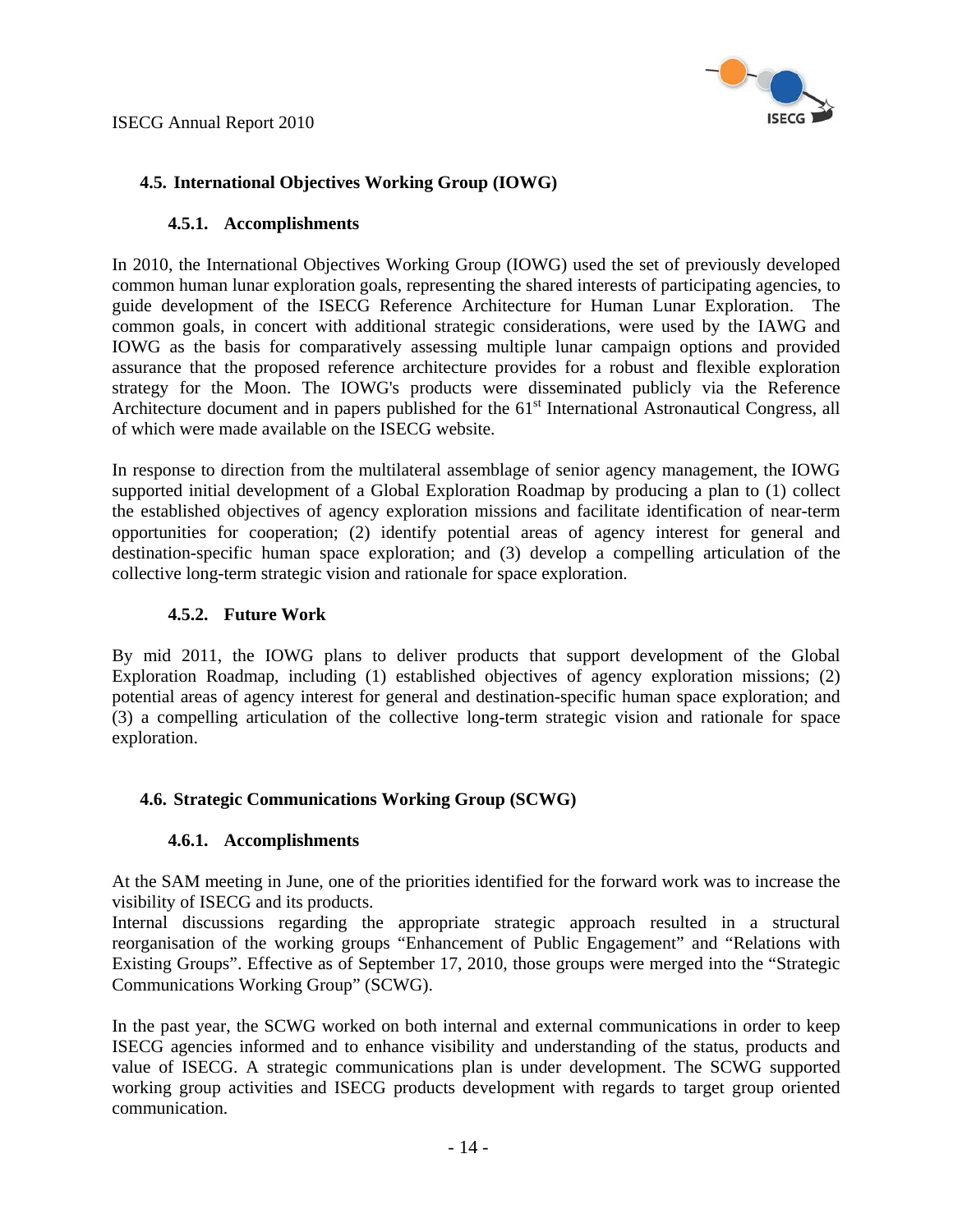

Accordingly, ISECG made the first successful steps to increase its visibility within the space community. At the Global Lunar Conference in May in Beijing (China) and the 38th Scientific Assembly of COSPAR in July in Bremen (Germany), ISECG work was presented in the technical sessions and in a round table discussion. The 61<sup>st</sup> International Astronautical Congress (IAC) in September in Prague, Czech Republic, offered the most visible opportunity for the presentation of ISECG work in 2010. Eleven papers were presented in six different technical sessions (see fact sheet on page 15). The plenary "Advancing the Global Exploration Strategy" was one of the highlight events at the IAC. In response to the SAM request for an image brochure, the SCWG developed a publication illustrating the ISECG key message "Exploring together" for dissemination at the IAC and download on the ISECG website.



The brochure was supplemented by a fact sheet developed by the SCWG in order to draw attention to the eleven presentations of ISECG related work and the plenary "Advancing the Global Exploration Strategy".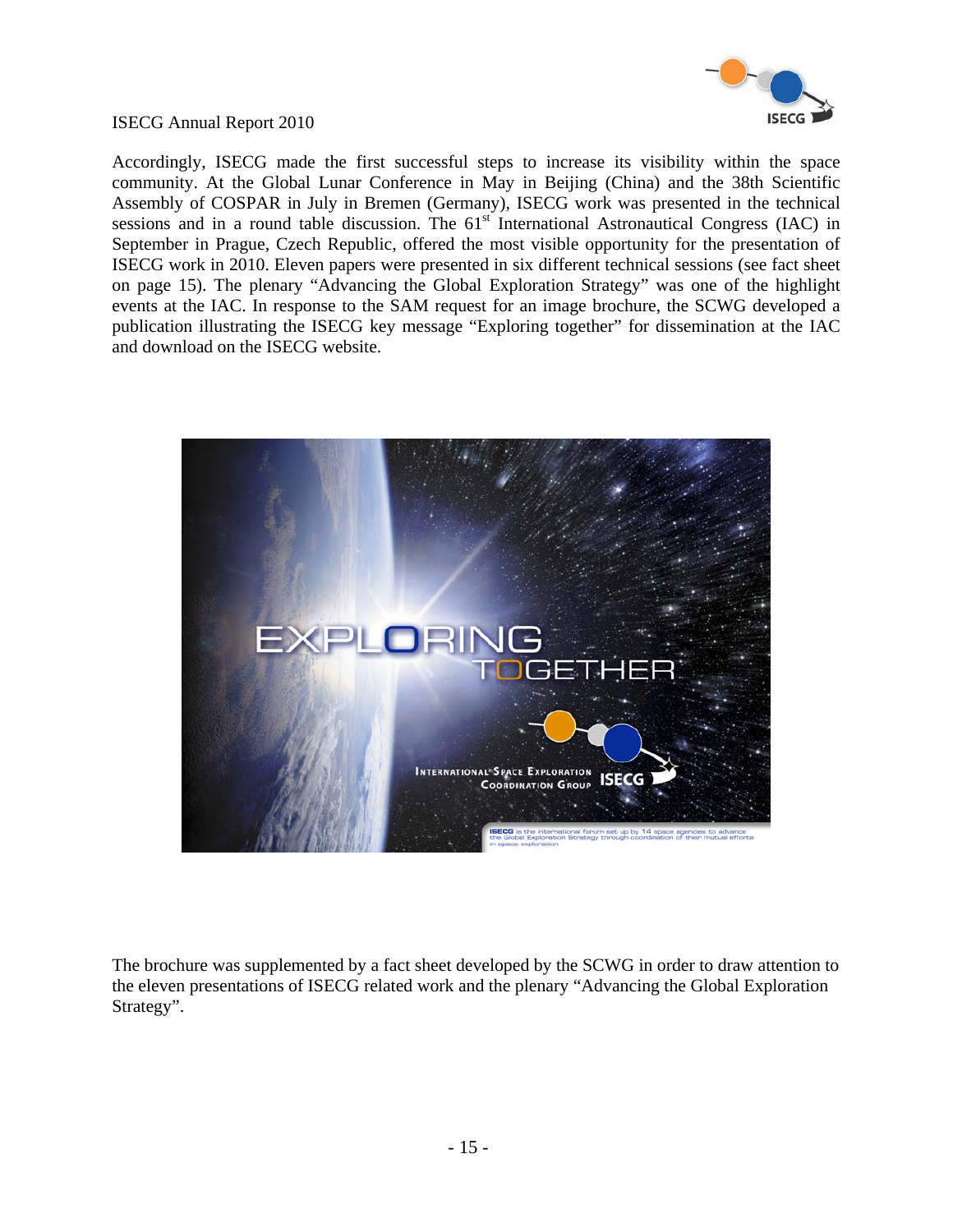

#### INTERNATIONAL SPACE EXPLORATION COORDINATION GROUP AT THE IAC 2010



Mon, Sep 27, 2010 · HUMAN SPACE ENDEAVOURS SYMPOSIUM

B3.1 Overview Session (Present and Near-Term Human Space Flight Programmes) · 15:15 Meeting Hall V

IAC-10.B3.1.10 An International Strategy for Exploration: Development Status of the ISECG Global Exploration Roadmap (Hufenbach, B.; Laurini, K.; Piedboeuf, J.C.; Schade, B.; Matsumoto, K.)

IAC-10.B3.1.11 Developing a Common Set of Human Lunar Exploration Goals and Objectives (Rhatigan, J.; Matsumoto, K.; Carey, W .; Hipkin, V .; Kim, H.D.)

#### Tue, Sep 28, 2010 · SPACE EXPLORATION SYMPOSIUM

A3.1 Space Exploration Overview · 10:15 Panorama

IAC-10.A3.1.1 Assessing Space Exploration Technology Requirements as a First Step towards Ensuring Technology Readiness for International Cooperation in Space Exploration (Laurini, K.; Hufenbach, B.; Satoh, N.; Piedboeuf, J.C.; Neumann, B.)

Tue, Sep 28, 2010 · HUMAN EXPLORATION OF THE MOON AND MARS SYMPOSIUM

A5.1 Near Term Strategies for Lunar Surface Infrastructure · 10:15 Meeting Hall V

- An Approach to Habitation for the Global Point of Departure (GPoD) Lunar Architecture (Toups, L.; Haese, M.; IAC-10.A5.1.1 Kennedy, K.; Bagdigian, B.; Masato, S.; Griffin, B.; Rudisill, M.; Imamura, H.; Guirgis, P.; Mary, N.)
- A Power Architecture for the ISECG Reference Architecture for Human Lunar Exploration (Haese, M.; George, IAC-10.A5.1.6 P.; Hoshino, T.; Mason, L.; Merrill, G.)
- IAC-10.A5.1.7 Lunar In-Situ Resource Utilization in the ISECG Human Lunar Exploration Reference Architecture (Sanders, G.; Carey, W.; Piedboeuf, J.C.; Lorenzoni, A.)

#### Wed, Sep 29, 2010 · SPACE EDUCATION AND OUTREACH SYMPOSIUM

E1.3 Calling Planet Earth - Space Outreach to the General Public . 15:15 Club D

Enhancement of Public Engagement: A Strategic Approach from the International Space Exploration IAC-10.E1.3.5 Coordination Group ISECG (Boese, A.)

Thu, Sep 30, 2010 · Plenary 6:

**Advancing the Global Exploration Strategy** 9:00-10:00 Plenary room



Thu, Sep 30, 2010 · HUMAN EXPLORATION OF THE MOON AND MARS SYMPOSIUM

A5.2 Long Term Scenarios for Human Lunar Presence · 10:15 Meeting Hall IV

IAC-10.A5.2.9 An International Strategy for Human Exploration of the Moon: The International Space Exploration Coordination Group (ISECG) Reference Architecture for Human Lunar Exploration (Laurini, K.; Hufenbach, B.; Kawaguchi, J.; Piedboeuf, J.C.; Schade, B.; Lorenzoni, A.; Curtis, J.; Kim, H.D.)

IAC-10.A5.2.10 Human Lunar Exploration: International Campaign Development (Culbert, C.; Gonthier, Y.; Mongrard, O.;

Sato, N.; Troutman, P.; Seaman, C.)<br>Comparative Campaign Assessments In the ISECG Reference Architecture for Human Lunar Exploration (Carey, W.; Culbert, C.; Rhatigan, J.; Cirillo, W.; Goodliff, K.; Stromgren, C.) IAC-10.A5.2.11

Thu, Sep 30, 2010 · HUMAN EXPLORATION OF THE MOON AND MARS SYMPOSIUM / HUMAN SPACE **ENDEAVOURS SYMPOSIUM** 

A5.3-B3.6 Joint session on Human and Robotic Partnerships to Realize Space Exploration Goals . 15:15 Meeting Hall V

IAC-10.B3.6 - A5.3.10 Robotic Pre-Cursor Missions: Enhancing Human Exploration (Suzuki, N.; Martin, E.; Mongrard, O.; Jefferies, S.; Seibert, M.)

#### www.globalspaceexploration.org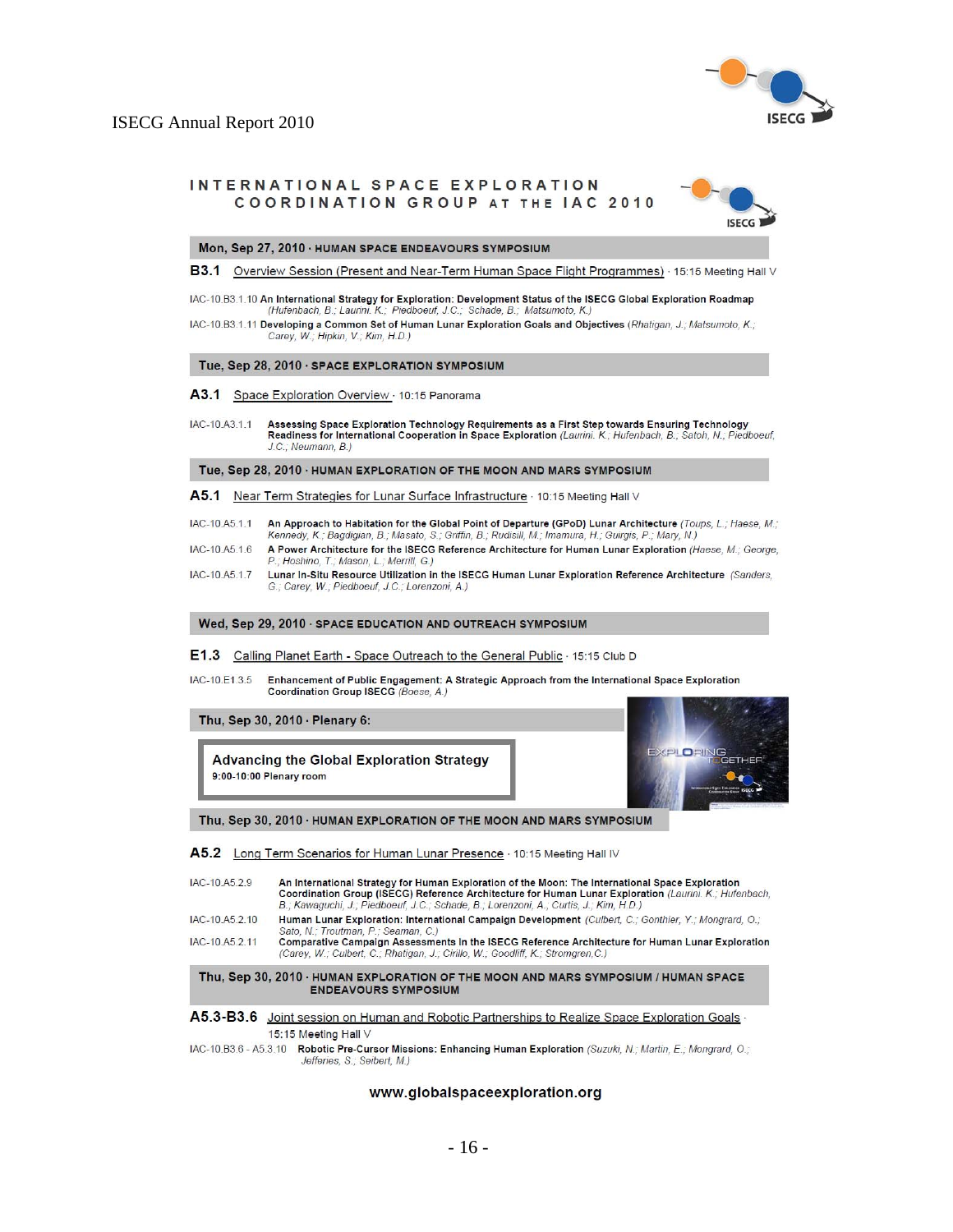

#### **4.6.2. Future Work**

At the end of 2010, the SCWG started first discussions with the International Astronautical Federation (IAF) regarding a Global Exploration Conference in 2012. The initial concept comprises a Co-Chairmanship by the IAF and ISECG with organizational support from the American Institute for Aeronautics and Astronautics (AIAA).

ISECG visibility will be further enhanced by participation at events such as the IAC 2011 in Cape Town, South Africa.

The group will support and facilitate information exchange regarding ISECG background, its mandate and activities with relevant existing multilateral working groups, such as the International Space Life Sciences Working Group (ISLSWG).

Furthermore, the SCWG will support the development of the first version of the GER and ISECG activities to engage the public on the broader rationale and the benefits of space exploration.

#### **5 Outlook**

With the development of the first version of the GER by September 2011, ISECG will substantially contribute to the evolving process towards a global, strategic and coordinated approach to space exploration. With JAXA assuming chairmanship from NASA in mid 2011, ISECG will continue to work collectively focusing on products considered important to enabling both individual agency decision-making and the collective effort.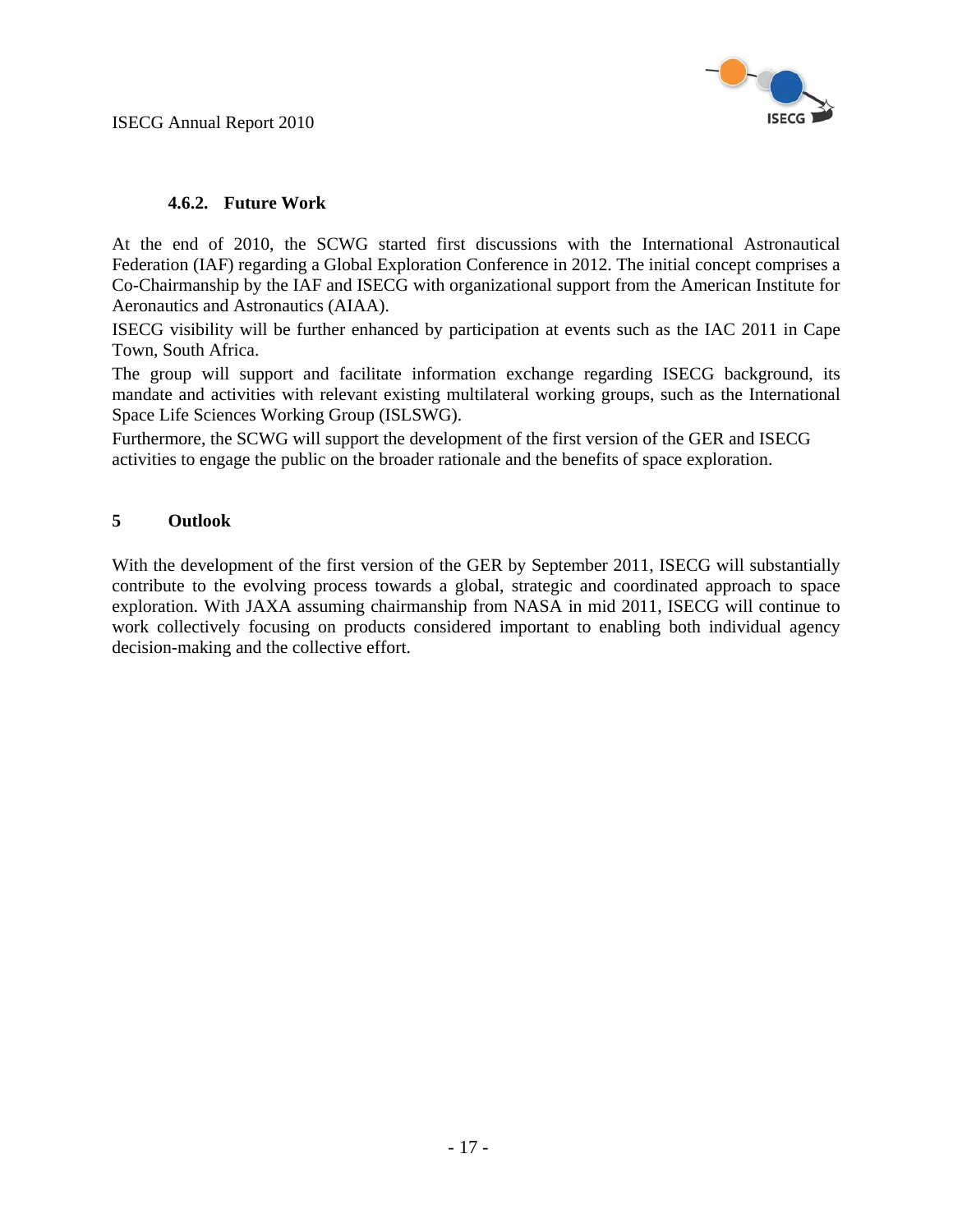

## **ANNEX:**

## **Space Exploration Highlights of ISECG Member Agencies**

(in alphabetical order)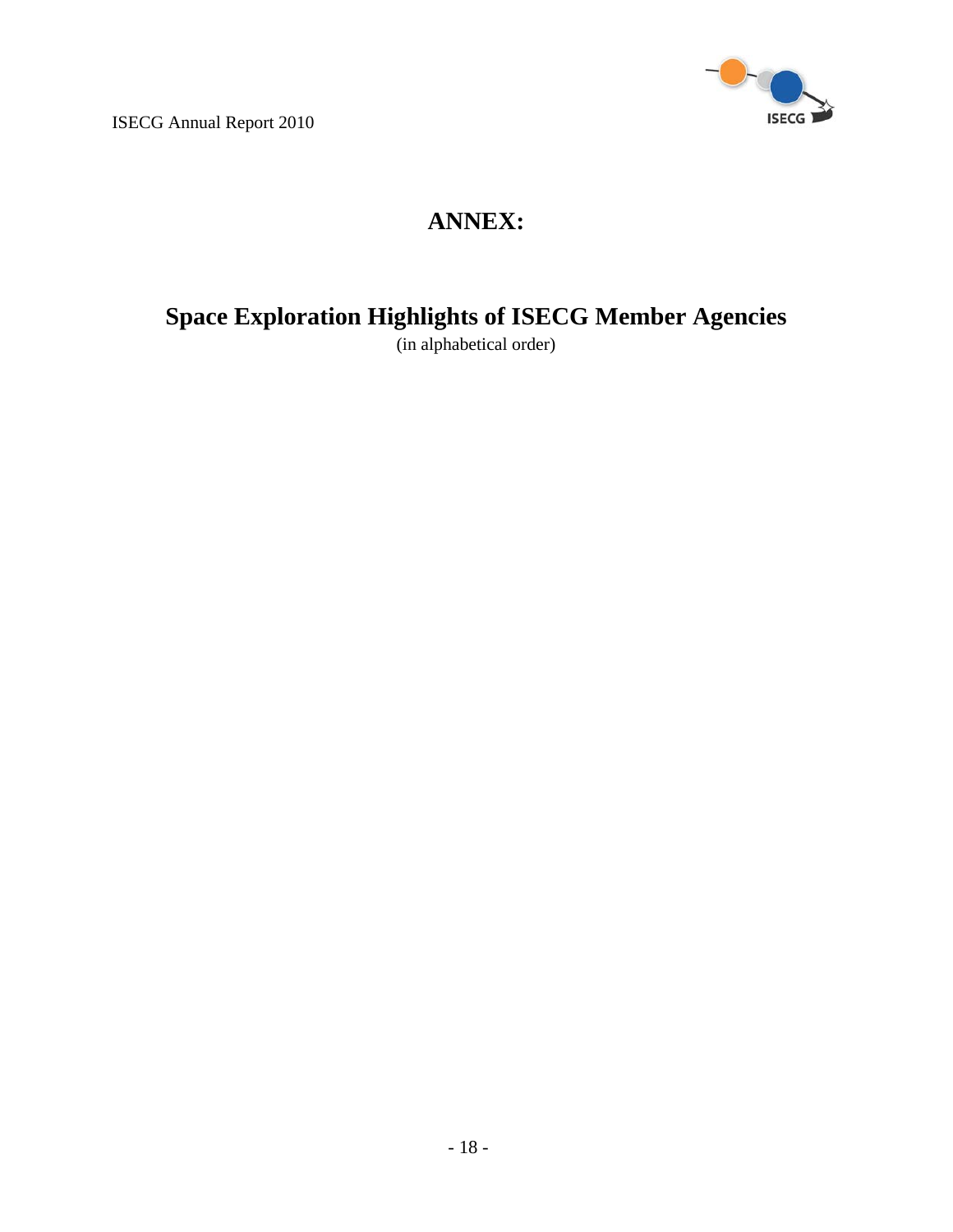

### **1. Agenzia Spaziale Italiana (ASI), Italy –Italian Space Agency**

#### **Introduction**

The year 2010 has been characterized, by the continuation of the programmes approved during the last ESA Ministerial Council, held in 2008, mainly the robotic mission ExoMars, for which Italy confirms its leadership, and the participation to the European Exploitation of the International Space Station, through the bilateral agreement between ESA and NASA and the MoU between NASA and ASI.

#### **Past significant events and missions**

Hereafter are reported the significant events related to exploration during the past year:

- *Human exploration*
	- o In March, six payloads were approved by NASA in the frame of the STS-134/ULF6 mission. The relevant experiments represent the complement of science for the Shuttle mission of the Italian Astronaut Roberto Vittori.
	- $\circ$  On September 9<sup>th</sup>, the acceptance of the Permanent Multipurpose Module, derived by the MPLM FM1, Leonardo, and developed by the Italian Space Agency, through Thales Alenia Space Italia, for NASA, was successfully completed.
	- $\circ$  On December 15<sup>th</sup>, the ESA astronaut of Italian nationality Paolo Nespoli was launched from Baikonur on board of a Russian Soyuz starting his long duration ISS mission.
	- o COSMIC (COmbustion Synthesis under MIcrogravity Conditions) experiment has been tested on parabolic flights in October using Mars and Moon regolith simulants.to verify the technologies for ISRU.
- *Robotics for exploration*
	- o Together with European partners, the activities of ExoMars (Italian Prime Contractorship) have continued.
	- o Continuation of the operations, data acquisition and analysis of Italian instruments on-board Mars Express (MARSIS and PFS) and NASA MRO mission (SHARAD).

#### **Upcoming events**

Italy foresees to follow both the human and robotic exploration. Attendance and active participation to the major events like IAF, COSPAR, etc. are confirmed. Involvement in ISECG activities will be mostly focused on the robotic support activities including scientific aspects and in situ resource utilization.

In this context Italy will focus its attention on the following programmes:

The 2010 will be characterized by a relevant involvement of Italy in the exploitation of the ISS, thus confirming its relevant role in this endeavour: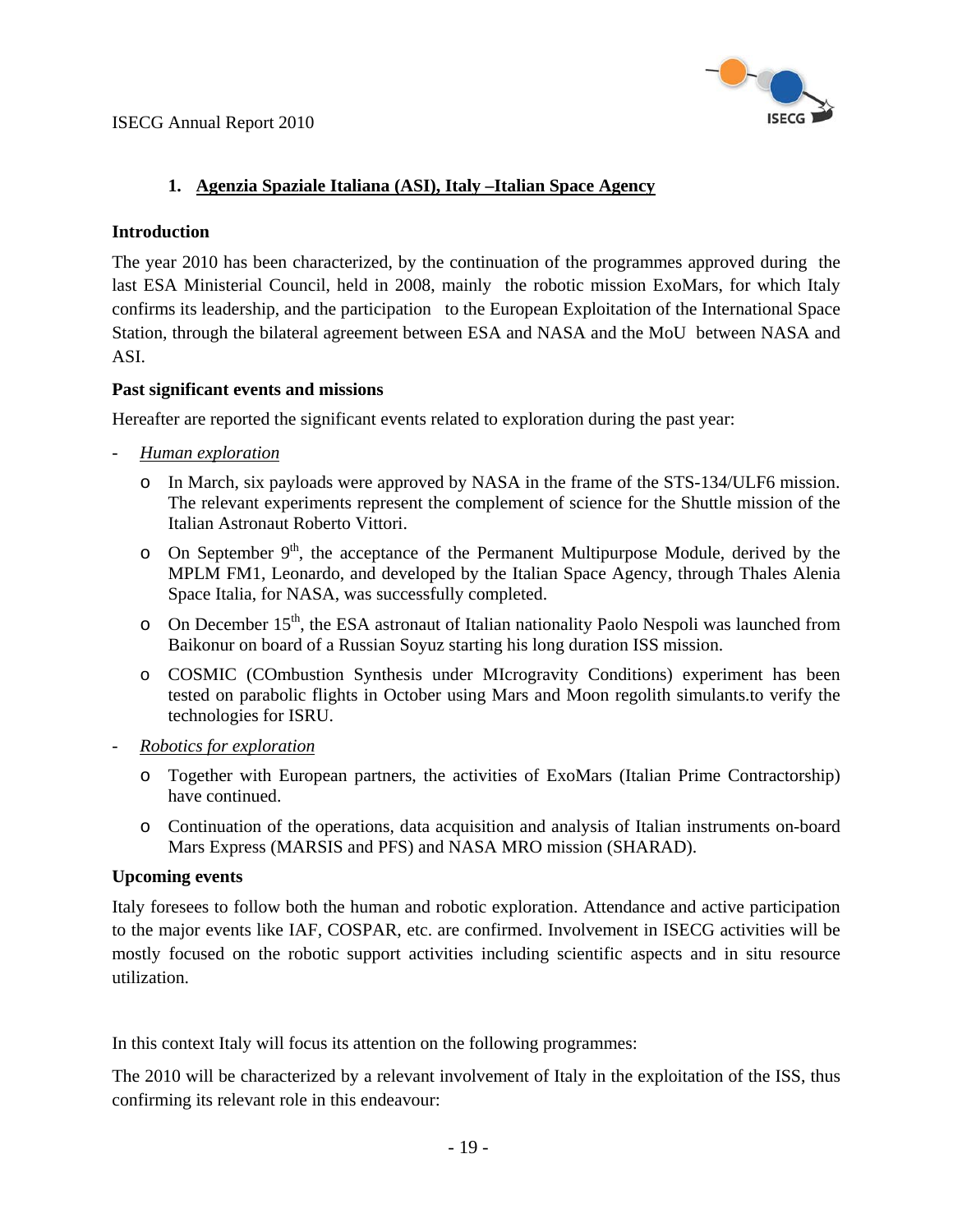

- o The Shuttle mission STS-133/ULF5, foreseen in February 2011, will deliver the PMM to the ISS, providing a major contribution to enhancing the ISS stowage and logistic capabilities.
- o The Italian astronaut, Roberto Vittori, will fly as crewmember of the STS134/ULF6. The mission will include a complement of Italian experiments.
- o In the same mission, scheduled on April 2011, the Alpha Magnetic Spectrometer (AMS) experiment will be put on orbit to start the in-orbit operations. ASI is a major contributor to the programme.
- o The Elite-S2 repeat will integrated through the 2011, to be ready for execution in the assigned Increment 31-32.
- o A second facility for COSMIC programme dedicated to ISRU for Moon and Mars will be tested in a NASA parabolic flight.

#### **Conclusion**

Italy is strongly involved in Exploration, both astronauts and robotic. Currently our main objective is the Mars Robotic Exploration. At the same time, we are still aiming at enhancing our expertise in the following fields: robotics systems, pressurized modules and the relevant life support systems, ISRU systems, to acquire new technologies for space exploration.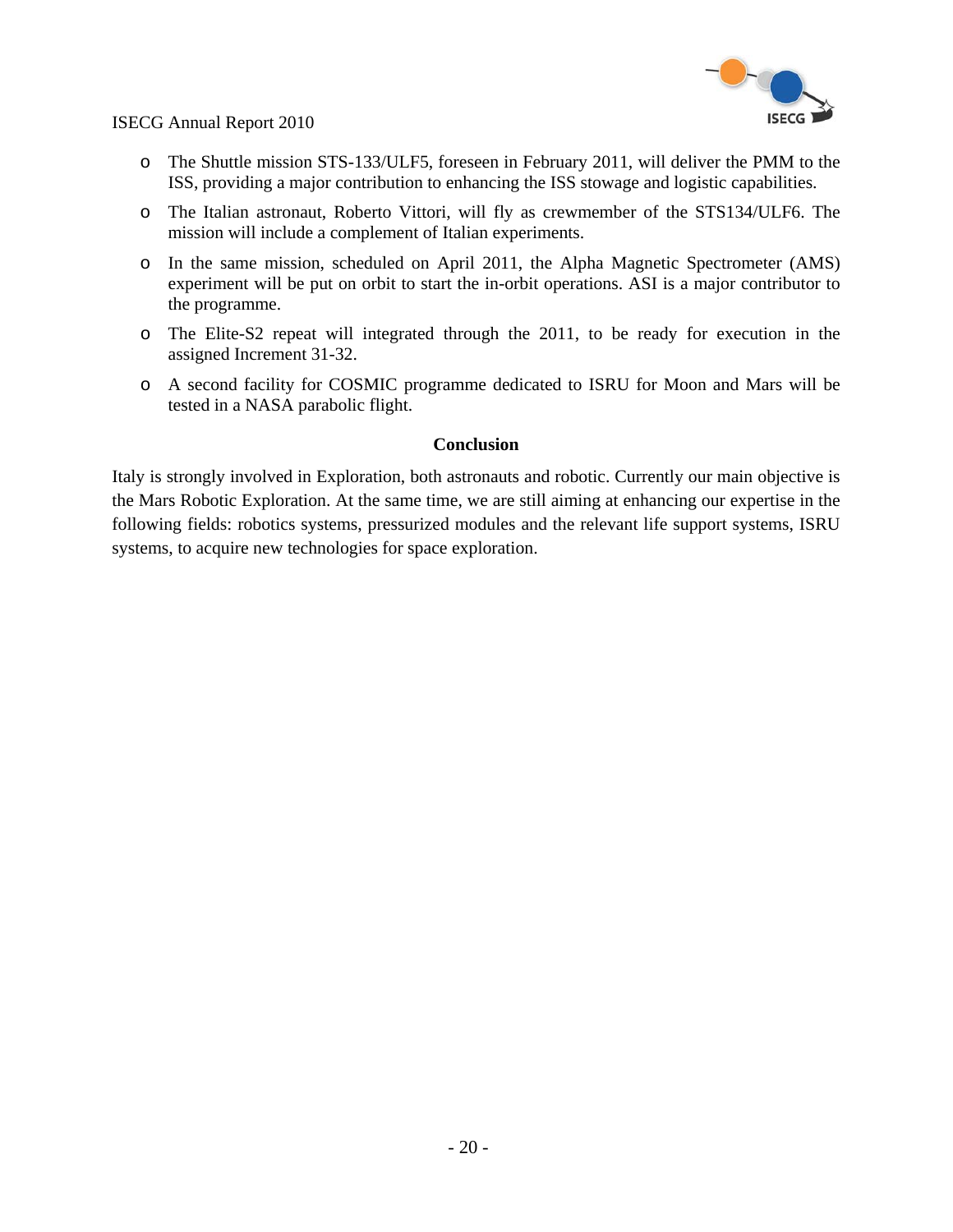

#### **2. Centre National D'Etudes Spatiales (CNES), France – French Space Agency**

In October 2010 the French government and the CNES President signed the 'Contract between the state and CNES for the period 2011-2015'. In this document, it is stated that CNES shall 'make proposals to promote an international exploration programme of the Solar System in renewed governance'. In particular, an increased role for the European Union in exploration matters is foreseen. This is now feasible after the entry into force of the Lisbon Treaty in December 2009, which leads to a 3-pillar-based governance of space in Europe: the member states, the European Union and ESA. In that respect, CNES participated in 2010 to the 3 ESA-EU workshops on exploration and to the technical steering group which led to the second European high level conference on exploration in October 2010. During that event, the French minister in charge of Higher Education and Research proposed to create an international political forum on space exploration. This idea was welcome and 2011 should see the first concrete steps in that direction.

CNES and DLR have written in 2010 a joint document on exploration which is an essential input for building the French roadmap on exploration. The text underlines that 'missions to the moon, to Mars and to selected asteroids are valuated important from their scientific and programmatic relevance'. In terms of strategic steps, 3 periods are identified:

- 2010-2020: From ISS exploitation to space exploration
- 2020-2030: Reaching out beyond ISS to Moon and Mars
- > 2030: Beyond Moon and Mars

For France, significant exploration-related activities in the first period are:

- the participation to the development of ExoMars (in an ESA/NASA context) and the execution of the missions planned in 2016 and 2018:

- \* Contribution to the payload for TGO and EDM (2016), Pasteur rover (2018)
- \* Rover vision/navigation algorithms (2018)
- \* CNES support on EDLS (2018)
- the exploitation and utilisation of the ISS:
	- \* ATV Control Center in Toulouse
	- \* French participation in the ESA ELIPS programme
	- \* CADMOS: French part of the ISS ground segment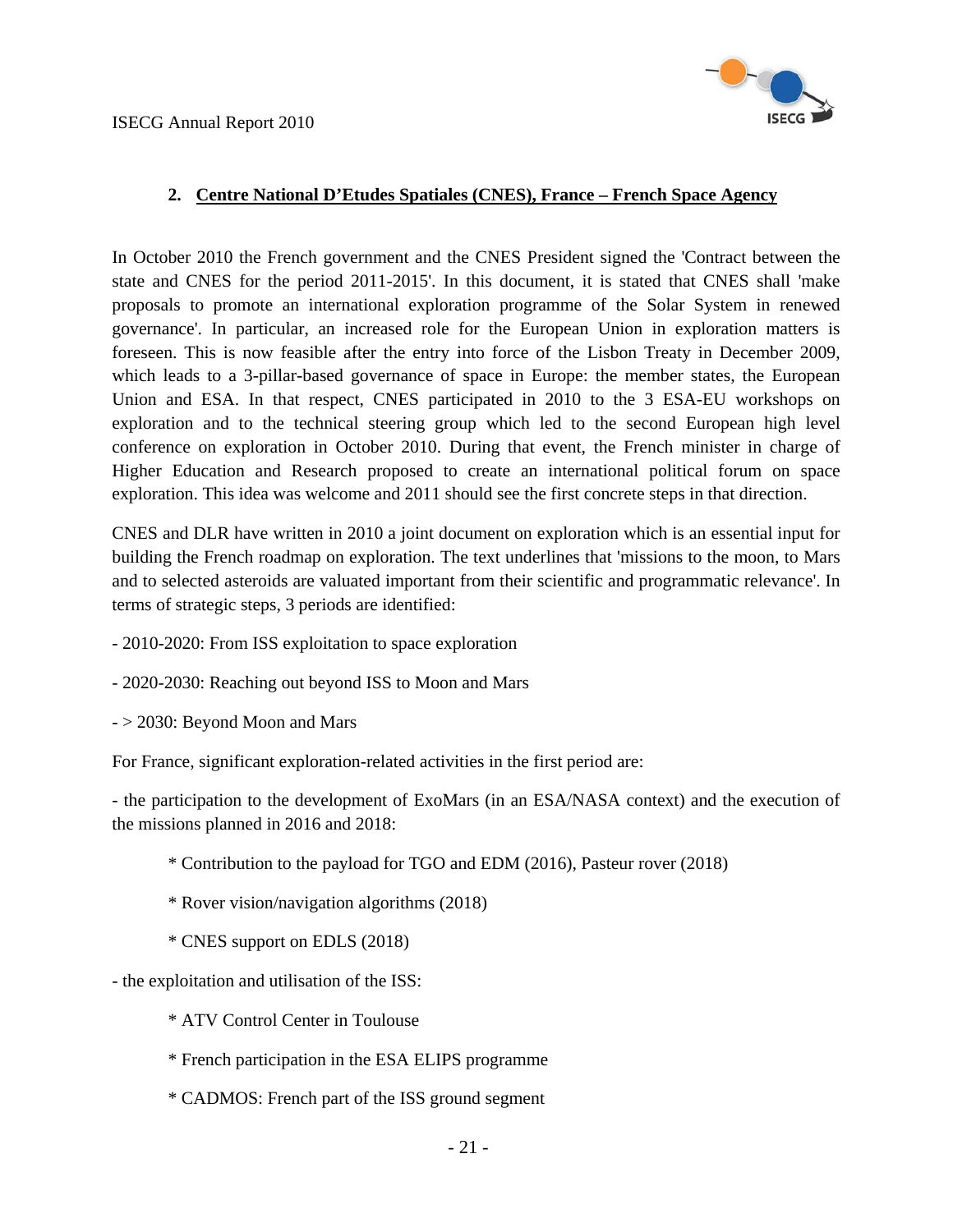

- \* Physiology/space medicine: CARDIOLAB with DLR, CARDIOMED with ROSCOSMOS
- \* Fluid physics: DECLIC in cooperation with NASA

Other missions with a significant CNES involvement are worth being mentioned:

- Robotic missions to Mars: MSL (NASA, 2011), Phobos-Grunt (Roscosmos, 2011), Maven (NASA, 2013), studies on a Mars geophysical network and on an international Mars Sample Return mission.

- Robotic missions to other destinations: Rosetta (comet - ESA), Bepi-Colombo (Mercury - ESA), studies on Hayabusa 2 (asteroid - JAXA), on Selene 2 (Moon - JAXA) and on Eve (Venus - ESA)

- Human spaceflight: cooperation with China on cardiovascular monitoring (CARDIOSPACE)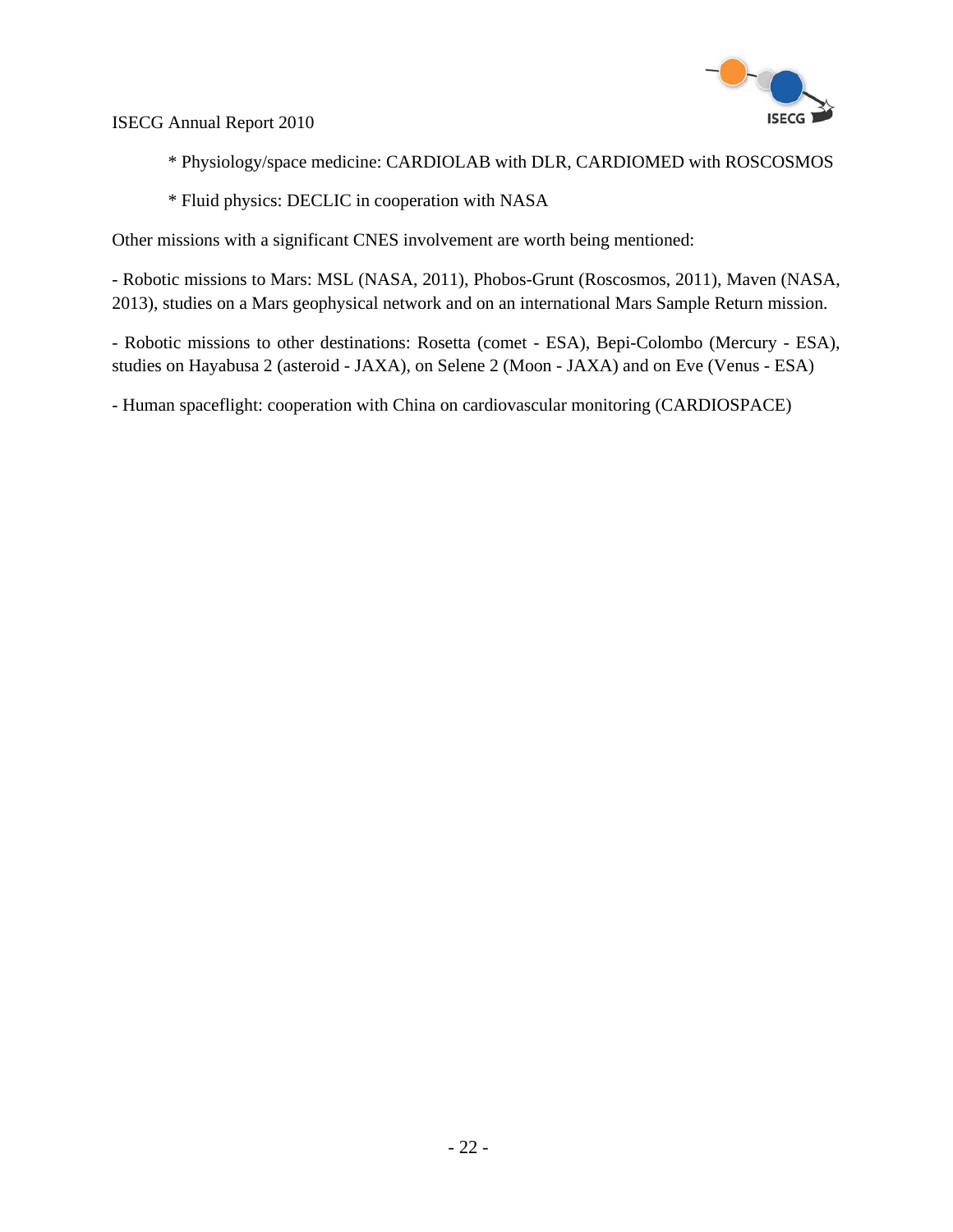

#### **3. Canadian Space Agency (CSA), Canada**

#### **Summary**

Highlights for the year include: a re-organization of the CSA that creates a Space Exploration Branch that puts all exploration activities, including Astronomy, under one Director General; Canada's first ISS expedition crew mission that concluded in December 2009 and the announcement of Canada's next long-duration mission to the ISS when Canada's Chris Hatfield will also be the ISS Commander; full certification of Canada's robot Dextre on the ISS; delivery of the Alpha Particle Xray Spectrometer for NASA's Mars Science Laboratory to be launched in 2011; agreements for contributions to future Mars missions; progress on Canada's contribution to the James Webb Space Telescope (the pointing system – Fine Guidance Sensor); significant progress, due to additional funds in Canada's Economic Action Plan (Stimulus budget) with our Exploration Core programme that is funding advanced development of signature exploration technologies; participation with insitu resource utilization technologies and a rover in the 2010 Hawaii and Arizona Analog campaigns as well as our annual campaigns in the Arctic and British Columbia; and finally initiating the development of a new Canadian Space Exploration Strategic Plan that will have a twenty-five vision and ten-year plan.

#### **CSA Re-Organization**

On April  $1<sup>st</sup>$  2010 the previously announced re-organization of the CSA came into effect. The Agency is now organized under three mission Branches; Space Utilization that is responsible for space data, information and services; Space Exploration that includes International Space Station, robotic Planetary and Astronomy missions and technologies, and human missions and support (astronaut corps, space medicine etc); Space Science and Technology that is responsible for building capacity in Canadian industry, academia and research institutions.

#### **International Space Station**

Canadian astronaut Robert Thirsk became Canada's first astronaut to spend six-months on the International Space Station at the end of his mission in December 2009. Canadian astronaut Chris Hadfield has been assigned to the Expedition 34/35 crew that will launch in December 2012 and for part of his mission Chris will have the privilege of being the ISS Commander. At the end of 2010 Canada's dexterous robot Dextre on the ISS was declared operational with most tasks be controlled from the ground, thus adding to our expertise in telerobotics which will have many applications in future space exploration missions. Canada is also preparing for a formal decision to support continued operations of the ISS to at least 2020. During the summer of 2010 Guy Laliberté, founder and CEO of Cirque Du Soleil became Canada's first space tourist with a Soyuz mission to the ISS, which culminated in a live worldwide broadcast of events in major cities celebrating Guy's *Poetic Social Mission*.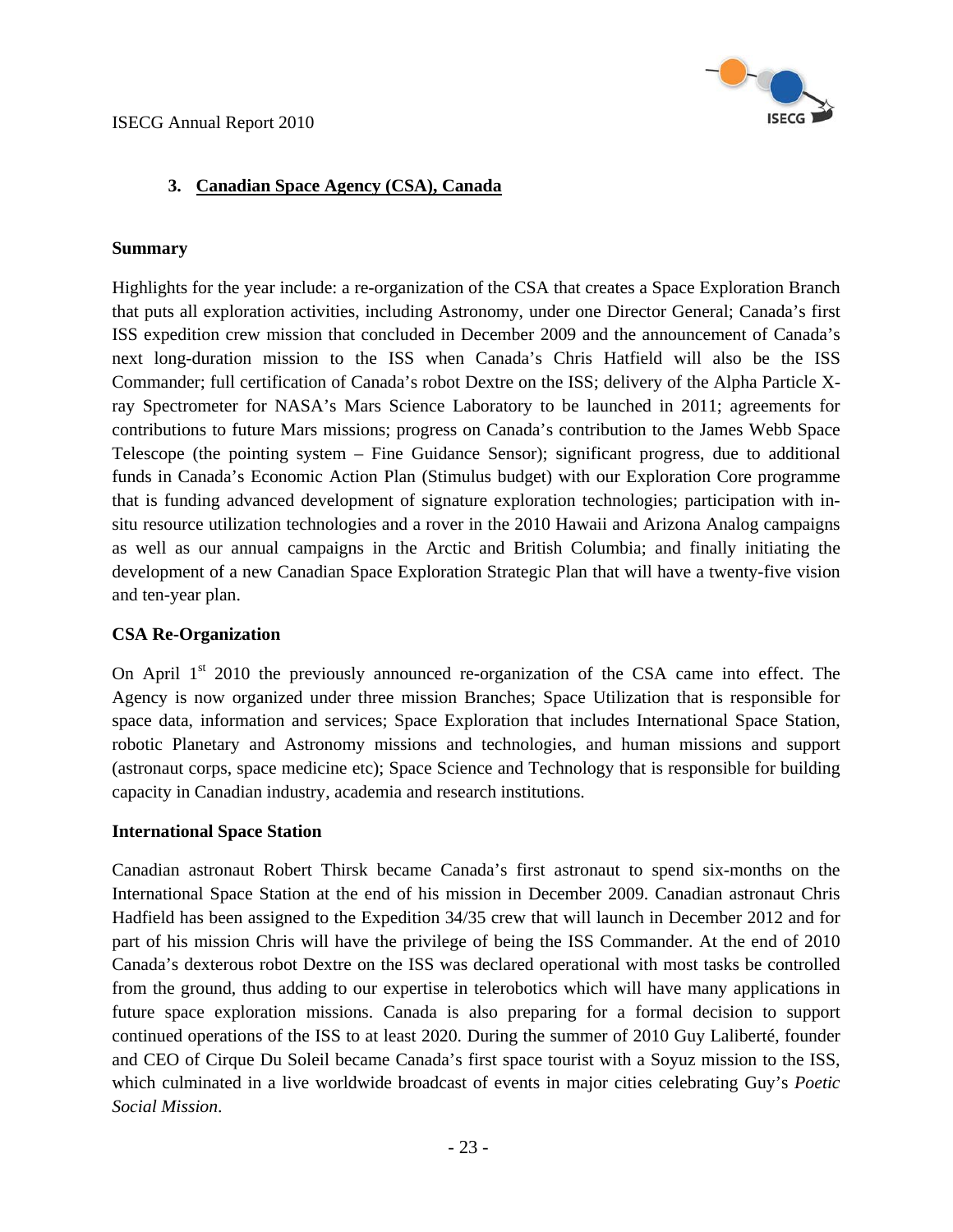

#### **Planetary Exploration**

The CSA continues to provide instruments for Mars robotics missions and has the Alpha Particle Xray Spectrometer, to measure the composition of Mars rocks and soil, on the NASA Mars Science Laboratory to be launched in 2011. We are making (modest) contributions to upcoming Mars missions namely ExoMars 2016, ExoMars 2018 with the goal to contribute to an eventual Mars Sample Return mission. We are also supporting Canadian proposals for NASA's New Frontiers programme that will result in a mission to the Moon, an Asteroid or Venus.

#### **Astronomy**

In astronomy work continues on our contribution to the James Webb Space Telescope, the telescope's pointing system called the Fine Guidance Sensor. Canadian technology that provides the essential reference signal for the Heterodyne Instrument for the Far Infrared (HIFI) was provided for ESA's Herschel space craft. Canada's "humble" telescope the Microvariability and Oscillation of STars (MOST) continues to make valuable contributions to the field of astronomy. In 2011 Canada's Near-Earth Object Surveillance Satellite will be launched. It is unique in that it has the capability (technology) to be able to look towards the Sun and thus detect for the first time objects directly between the Earth and the Sun. The Canadian astronomy community will formally release their Astronomy Long Range Plan early in 2011. It is a decadal plan similar, and aligned to, that released by the United States- Astro2010 and Europe's Cosmic Visions.

#### **Exploration Signature Technology R&D**

The CSA Exploration Core programme, created in 2007, funds advanced exploration technology development, and continues at an impressive pace, due to additional funding through Canada's Economic Action Plan (Stimulus budget). The goal is to ensure Canada's readiness to participate in future human and robotic exploration missions. Signature technologies include those for: robotics and on-orbit servicing, vision systems including Lidar/Lasers, spectrometer and far-infrared detectors, fine guidance sensors, planetary rovers and resource extraction, advanced crew medical systems and services, life support systems including autonomous food production/agriculture. In 2010, the Next Generation Canadarm project has progressed well. Under Exploration Surface Mobility contracts are now in place to develop lunar and Mars rovers in addition to a series of payloads.

#### **Analog Activities**

The CSA participated, in cooperation with NASA and Germany's DLR, in the In-Situ Resource Utilization demonstration in Hawaii in January-February 2010 and deployed an ExoMars breadboard Rover in Arizona in October. These were in addition to our annual analog missions in the Arctic and British Columbia, Canada.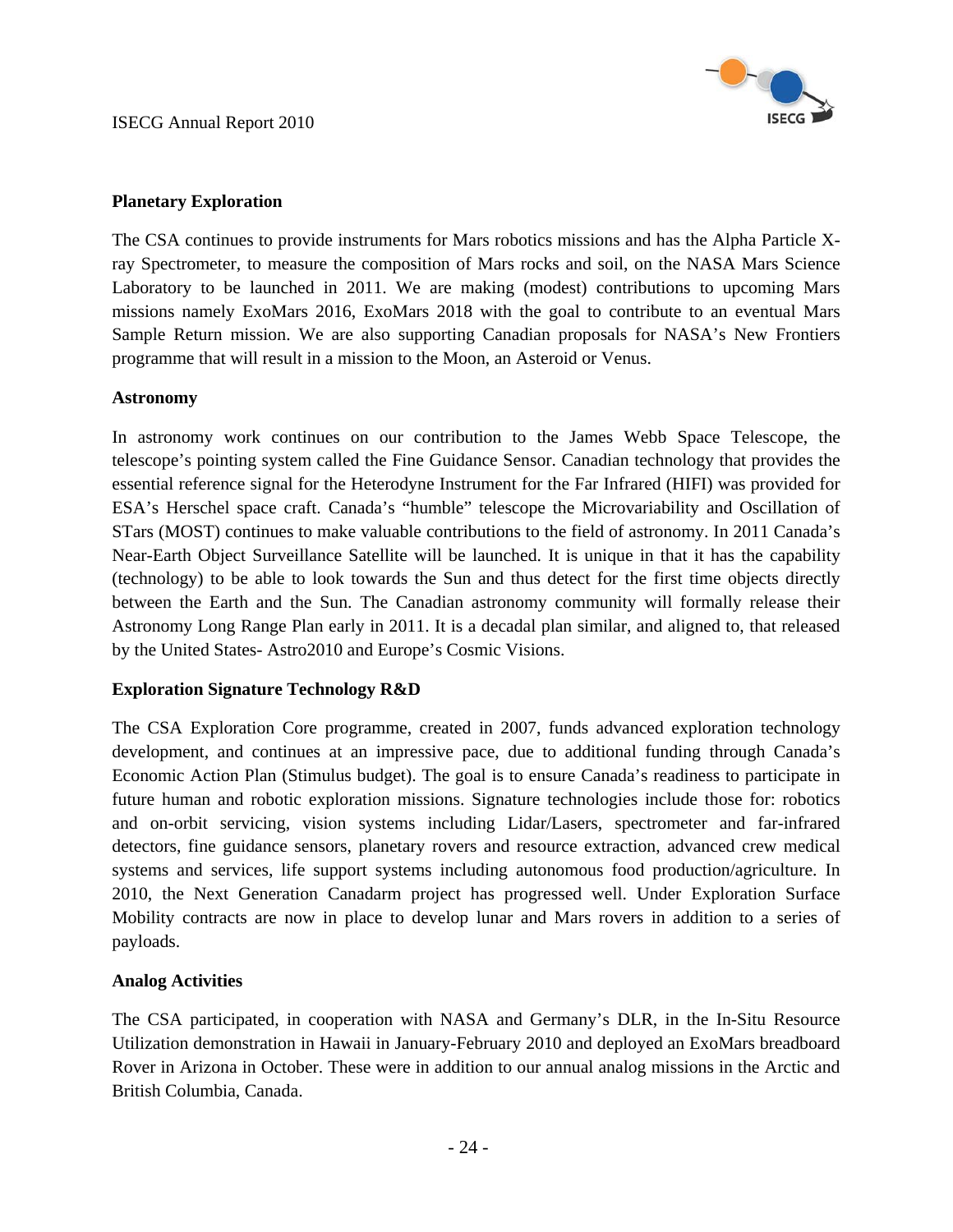

#### **Exploration Strategic Plan**

The CSA has begun the development of a Canadian Space Exploration Strategic Plan that will update our 2007 Plan. The new Strategic Plan will have a twenty-five year vision and a ten-year plan. It will cover ISS Operations and Utilization, On-Orbit Robotic Servicing, Scientific Exploration of Mars, Human Exploration beyond Earth Orbit and Space Astronomy. Among the plan's guiding principles are to: focus and build on Canadian niches and space heritage, contribute to international missions, ensure a robust and sustainable programme, have contributions that will be visible and resonate with Canadians, have a plan that provides a balanced portfolio between destinations. We are planning to incorporate "public engagement/participatory exploration" in our plan. Also, the Plan will be in alignment with the Global Exploration Strategy with international cooperation being an essential element. Workshops have been held with the Canadian space communities within government, industry and academia. Our goal is to release the Exploration Strategic Plan during the summer of 2011.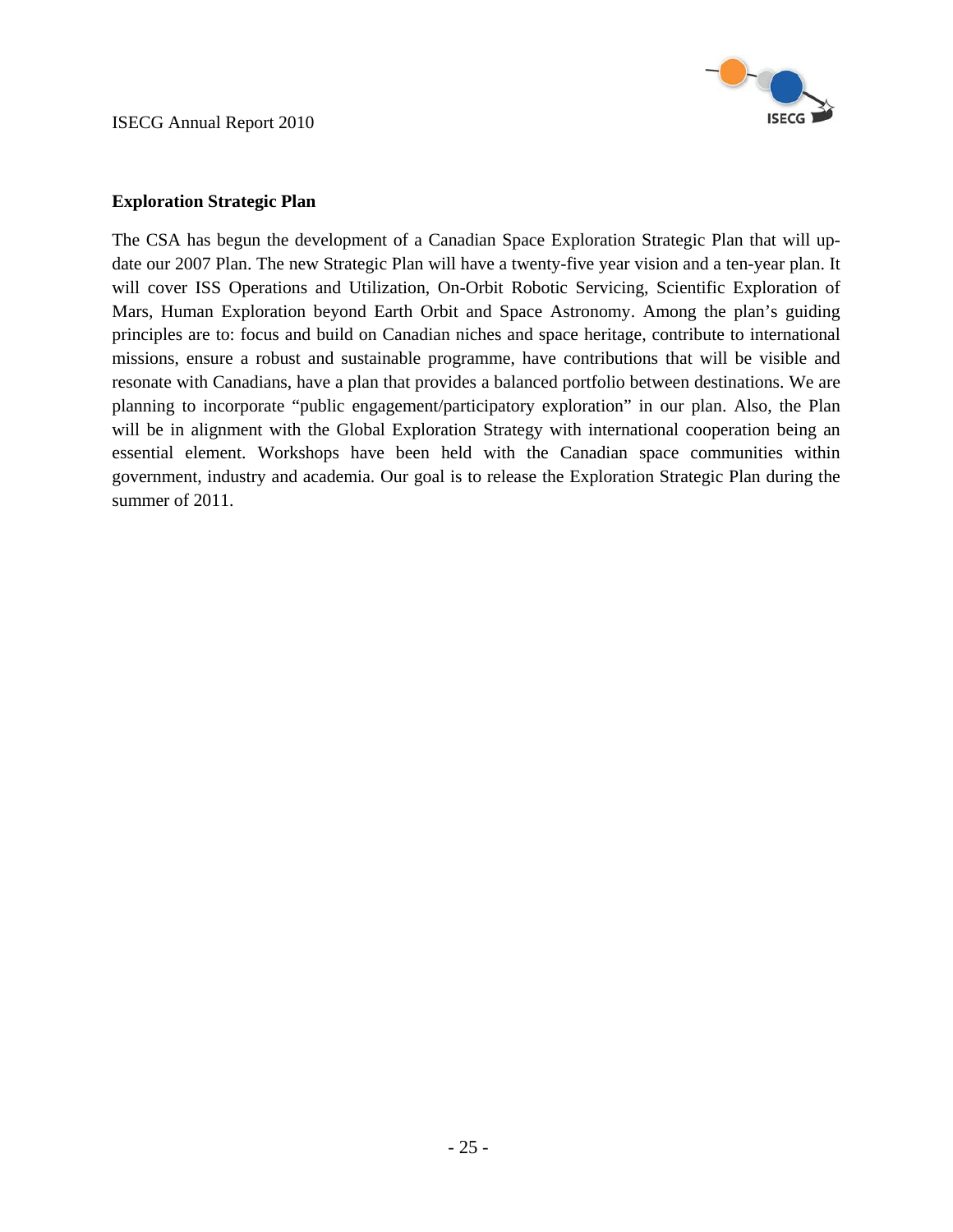

### **4. Deutsches Zentrum für Luft- und Raumfahrt (DLR) – German Space Agency**

Throughout 2010, there were several noticeable events related to manned Space Flight Activities and Space Exploration. Germany through DLR continues to play a major role within the European space sector, particularly in the European Space Agency (ESA).

#### **Out of this world-Exhibition**

'Out of this world', the Space Exhibition, attracted an unforeseen number of spectators. The exhibition in the 110 m tall and 60m wide Gasometer was opened on  $2<sup>nd</sup>$  of April, 2009, to mark the International Year of Astronomy and will end  $30<sup>th</sup>$  of December 2010. With roughly 430,000 visitors in 2009, and, continued as an official RUHR.2010 project, the exhibition received another 500,000 visitors in 2010 and turned out to be the RUHR.2010 project´s greatest success.

#### **ILA 2010**

Another big event was the biennial Internationale Luftfahrt-Ausstellung, ILA 2010, in Berlin. A main attraction was the Space Pavilion of the ILA. The visitors were very much interested in "Justine", a humanoid robot which can be operated remotely, e.g. from ground while in orbit. Its 5-finger hand is human-like, very dexterous and sensitive enough to handle a raw egg . Justine demonstrated his skills and brew e.g. a cup of tea or coffee. ILA 2010 was a great success, 240.000 visitors saw the exhibition. Orders of nearly 16 Billion  $\epsilon$  have been contracted. In 2012, the next ILA will take place on the premises of the Berlin-Brandenburg International Airport (BBI), which is currently under construction.

#### **COSPAR 2010**

The largest conference on space science worldwide took place in the hanseatic city of Bremen, from  $18<sup>th</sup>$  - 25<sup>th</sup> of July, 2010. Nearly 5000 participants from 64 nations joined the event. 4503 Abstracts were submitted, 2665 oral presentations were given.

Concerning exploration, COSPAR created a new panel (PEX) which prepared a comprehensive report on robotic and human exploration of Moon, Mars & near-Earth Asteroids. ISECG with its aims and activities was presented by Kathrin Laurini (NASA) and Bernhard Hufenbach (ESA).

#### **German Astronaut of the ESA-Team**

In 2010, Alexander Gerst, ESA-Astronaut of German nationality, completed his basic training together with his five colleagues in the ESA astronaut class 2009. Dr. Gerst is warmly welcomed and supported by the German Space Agency. A geophysicist by education, he reports openly on his education and professional career and about the hurdles he had to tackle to become an astronaut candidate of ESA, in competition with 8000 applicants. He regards his previous job as a geophysicist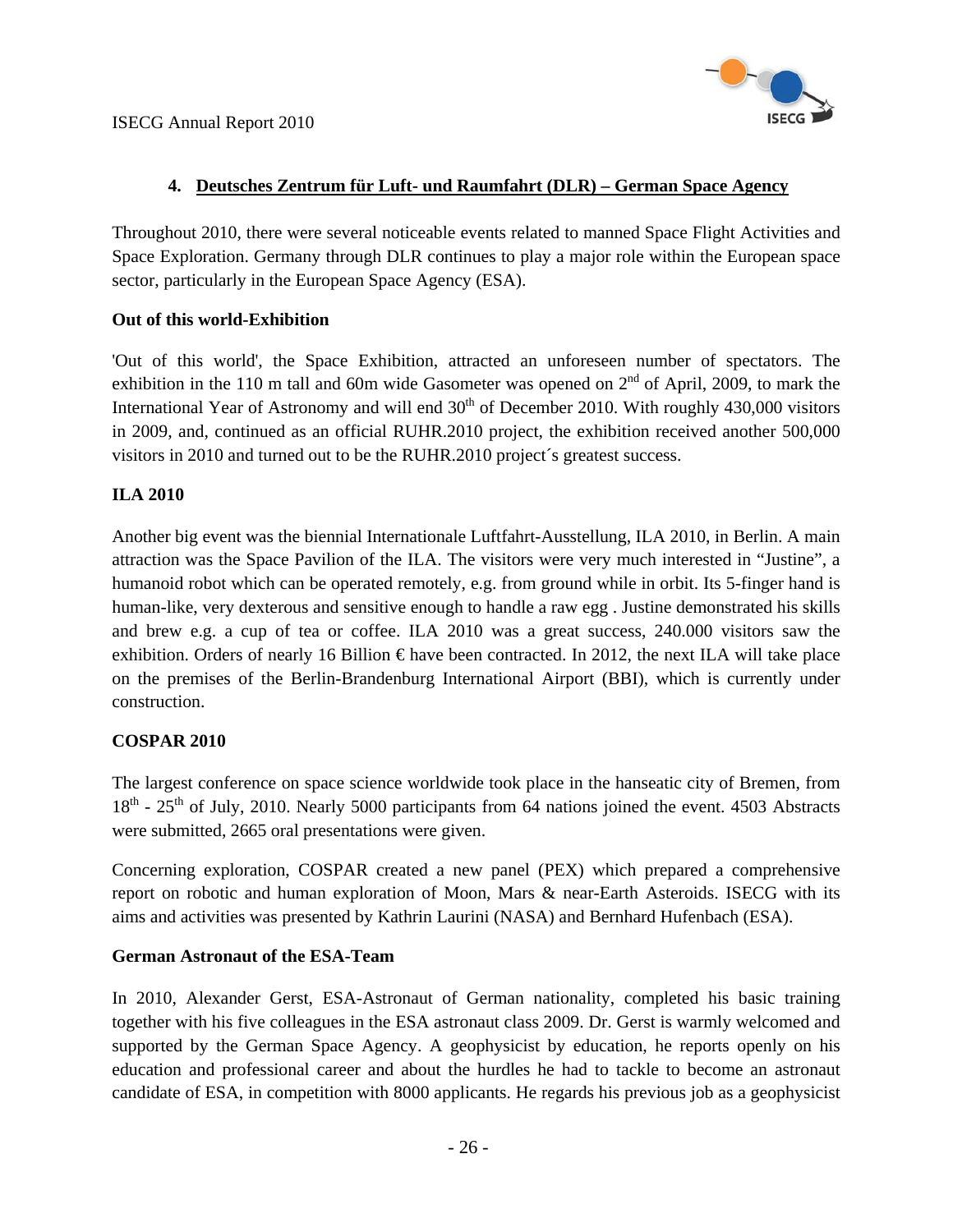

in the field of volcanology as the  $2<sup>nd</sup>$  best job in the world, traded in for what he believes to be the best job in the world: an ESA-Astronaut. DLR is looking forward to work intensively with Dr. Gerst and his colleagues on the future of human spaceflight.

#### **German Space Strategy**

The German Federal Government adopted a new Space Strategy at its cabinet meeting on 30 November 2010. The strategy paper was drafted jointly between the German Federal Ministry of Economics (BMWi) and the other federal ministries involved in space activities, and in consultation with scientific and business establishments such as the German Aerospace Center DLR. With the creation of a uniform legal framework and the drafting of a German space law, the plan needed for the next few years has been laid out. The document is available at: [http://www.dlr.de/en/Portaldata/1/Resources/kommunikation/publikationen/raumfahrtstrategie\\_der\\_b](http://www.dlr.de/en/Portaldata/1/Resources/kommunikation/publikationen/raumfahrtstrategie_der_bundesreg_2010.pdf) [undesreg\\_2010.pdf](http://www.dlr.de/en/Portaldata/1/Resources/kommunikation/publikationen/raumfahrtstrategie_der_bundesreg_2010.pdf)

#### **NASA-DLR Framework Agreement & Lunar Science Institute Agreement**

The German Aerospace Center (Deutsches Zentrum für Luft- und Raumfahrt; DLR) and NASA concluded a framework agreement for bilateral cooperation in Washington D.C. on 8 December 2010. The agreement was signed by NASA Administrator Charles F. Bolden and DLR Executive Board Chairman Johann-Dietrich Wörner. The partners have also agreed to cooperate on lunar research, enacted through the DLR-NASA Lunar Science Institute Agreement (NLSI) that was ratified on that occasion.

#### **CNES-DLR, Report on Exploration**

Through the course of 2010, the German Space Agency (Deutsches Zentrum für Luft- und Raumfahrt; DLR) and the Centre National d'Etudes Spatiales (CNES) developed and formulated a joint Report on Exploration. The report was presented to the members of the ESA Council Meeting in Paris on December  $15<sup>th</sup>$ , 2010. Both Agencies agree that a European Strategy should be proposed, where robotic- and human missions must be equally considered. The document describes three strategic steps for exploration within the next decades: the exploitation of ISS and robotic planetary exploration, options for European contributions to international human exploration, and preparations for human Mars missions through adequate elements and infrastructures. In that context, and with the technical, political and financial constraints in mind, all options for European contributions and potential stakeholders must be looked at and analyzed.

#### **ISECG**

Through the participation in the working groups and by leading the "Strategic Communications Working Group", DLR continued supporting the activities. The brochure "Exploring together" has been produced by DLR for ISECG.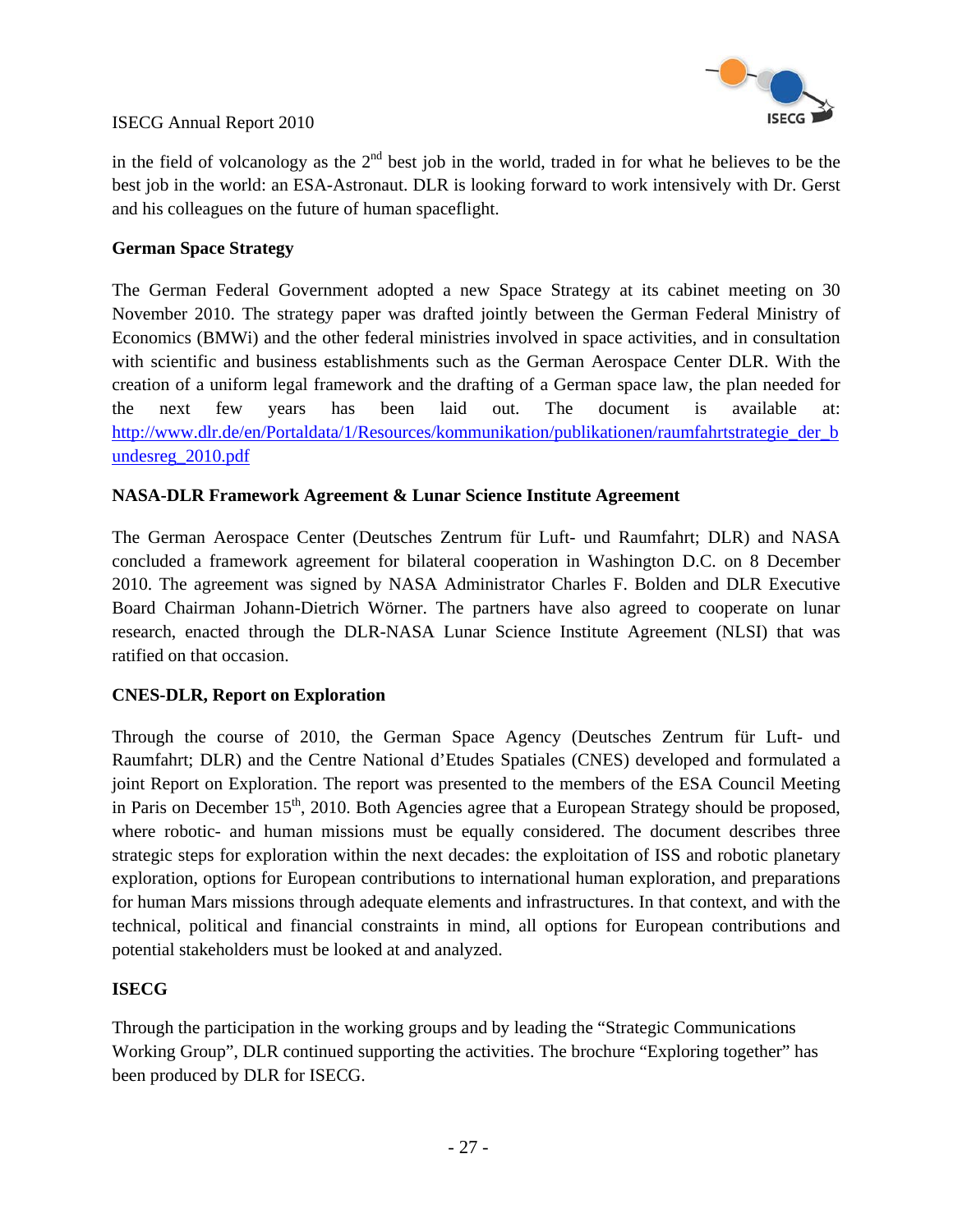

#### **5. European Space Agency (ESA)**

#### **Exploration Highlights**

The Lisbon treaty which entered into force in December 2009 confers to the EU a shared competence in space, to "carry out activities, in particular to define and implement programmes". The exercise of this competence "shall not result in [EU] Member States being prevented from exercising theirs". Article 189 of the Treaty addresses space specifically, stating that the EU shall draw up a European space policy, and may coordinate the efforts needed for the exploration and exploitation of space. Measures to contribute to the achievement of these objectives may take the form of a European Space Programme. Furthermore, the Treaty specifies that the EU shall establish any appropriate relations with ESA.

European ministers, heads of space agencies, representatives from European member states and international delegations gathered for the  $2<sup>nd</sup>$  International Conference on Space Exploration, coorganised by ESA, on 21 October in Brussels. The Conference concluded that action is needed now to ensure that Europe has a significant role in future space exploration. At the conference "A New Space Policy for Europe" on 26-27 October, the representative of the Presidency of the European Union confirmed the political importance of the Columbus Pilot Phase which consists in opening to all the EU members States the utilisation of the Columbus module. Ministers of the EU and ESA member States adopted on 25 November the resolution "Global challenges: taking full benefit of European space systems" with an entire section dedicated to Exploration  $(V - The European Vision)$ on Space Exploration).

The International Space Station infrastructure continued to develop: Europe has now delivered all of its elements.. Space Shuttle *Endeavour* launched on 8 February, carrying the two European-built modules: Node-3 (Tranquillity) and Cupola. Node-3 was attached to the ISS on 12 February, and the shutters on the seven Cupola windows were opened on 17 February. The European Robotic Arm (ERA) Flight Spare elbow, was successfully attached to Russia's Mini Research Module 1 (MRM-1) after being launched on 14 May on Space Shuttle *Atlantis*. Automated Transfer Vehicle (ATV)-2 *Johannes Kepler* was shipped to Kourou on May 12 and is scheduled to be launched on 15 February 2011. ATV-3 *Edoardo Amaldi* is scheduled to launch no earlier than the end of February 2012. ATV-4 system integration is on schedule.

ISS utilisation has been extensive and is summarised in the following.

#### *External payloads:*

The SOLAR platform was in sun-pointing mode and acquiring data during the March, April and May windows. After two years of operations, it has been extended up to the Solar Maximum in 2013. On 10 March, the Expose-R payload with nine exobiology experiments reached one year on orbit outside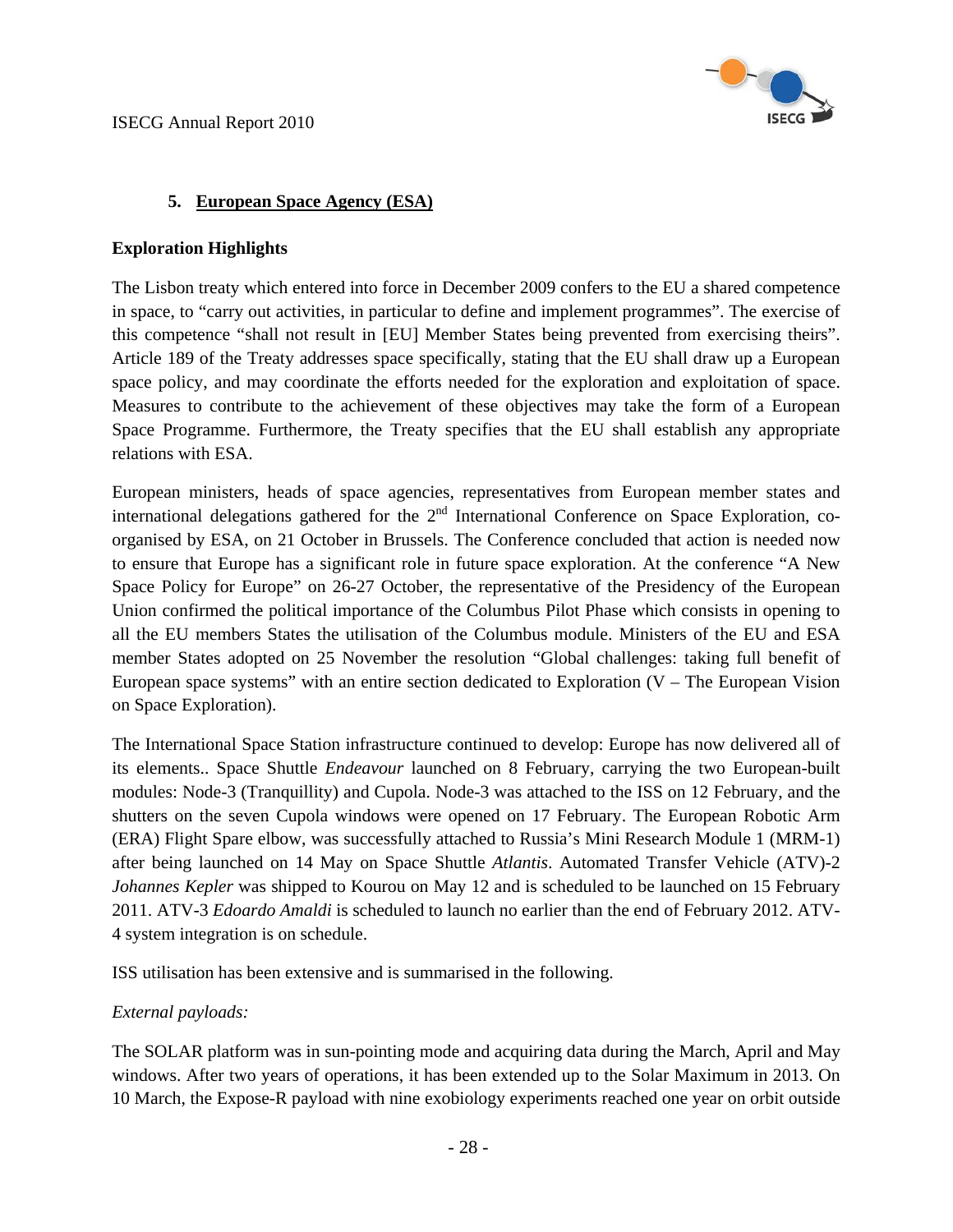

the ISS and will continue until the end of 2010, with the return of the sample trays to earth. The two different receivers for the Automatic Identification System (AIS) have been launched and installed in Columbus.

#### *Human physiology and performance:*

Extensions of human physiology experiments to February 2012 have been agreed, and existing experiments such as ThermoLab (Thermoregulation in Humans During Long-Term Spaceflight) and EKE (Assessment of Endurance Capacity by Gas Exchange and Heart Rate Kinetics During Physical Training) have been functioning well with the support of the Portable Pulmonary Function System in combination with NASA's VO2Max (Evaluation of Maximal Oxygen Uptake and Submaximal Estimates of  $VO<sub>2</sub>max$  Before, During, and After Long Duration International Space Station Missions) experiment. The European Physiology Modules facility was activated on 7 January, supporting multiple experiments among which is PASSAGES (Scaling Body-Related Actions in the Absence of Gravity), a new neuroscience experiment testing how astronauts interpret visual information in weightlessness. Further utilisation relevant to exploration included the Muscle Atrophy Resistive Exercise System (MARES), launched on STS-131. The first and second runs of NASA's Tropi-2 (Analysis of a Novel Sensory Mechanism in Root Phototropism) experiment were completed in early March in the European Modular Cultivation System (EMCS) and the samples processed and placed in the European-built Minus Eighty Laboratory Freezer for ISS (MELFI). In Biolab, the second run of the WAICO (Waving and Coiling of Arabidopsis Roots at Different glevels) experiment has been performed and the space plant was returned for detailed lab analysis on STS-132 in a thermally-conditioned state. The Matroshka radiation phantom has been equipped with a set of new dosimeters and is accommodated in JAXA's Kibo lab until early 2011 under an international cooperation agreement.

#### *Materials and fluid physics research:*

The CETSOL and MICAST (Activities for the Columnar-to-Equiaxed Transition in Solidification Processing and Microstructure Formation in Casting of Technical Alloys under Diffusive and Magnetically Controlled Convective Conditions) experiments were carried out in the Material Science Laboratory and 12 sample cartridges have been processed. CETSOL and MICAST are two complementary material science projects, which carry out research into the formation of microstructures during the solidification of metallic alloys. The Microgravity Science Glovebox was reactivated on 11 January with the remaining runs of the Selectable Optical Diagnostics Instrument (SODI) instrument's IVIDIL (Influence of Vibrations on Diffusion in Liquids) experiment, completed on 20 January. This has provided scientists with fascinating images of the behaviour of liquid mixtures under the influence of vibration.

Looking to the future use of the ISS to prepare for exploration beyond LEO, a 'Call for Ideas: ISS for Exploration' was released on 15 October, attracting 181 proposals from 19 countries and ESA staff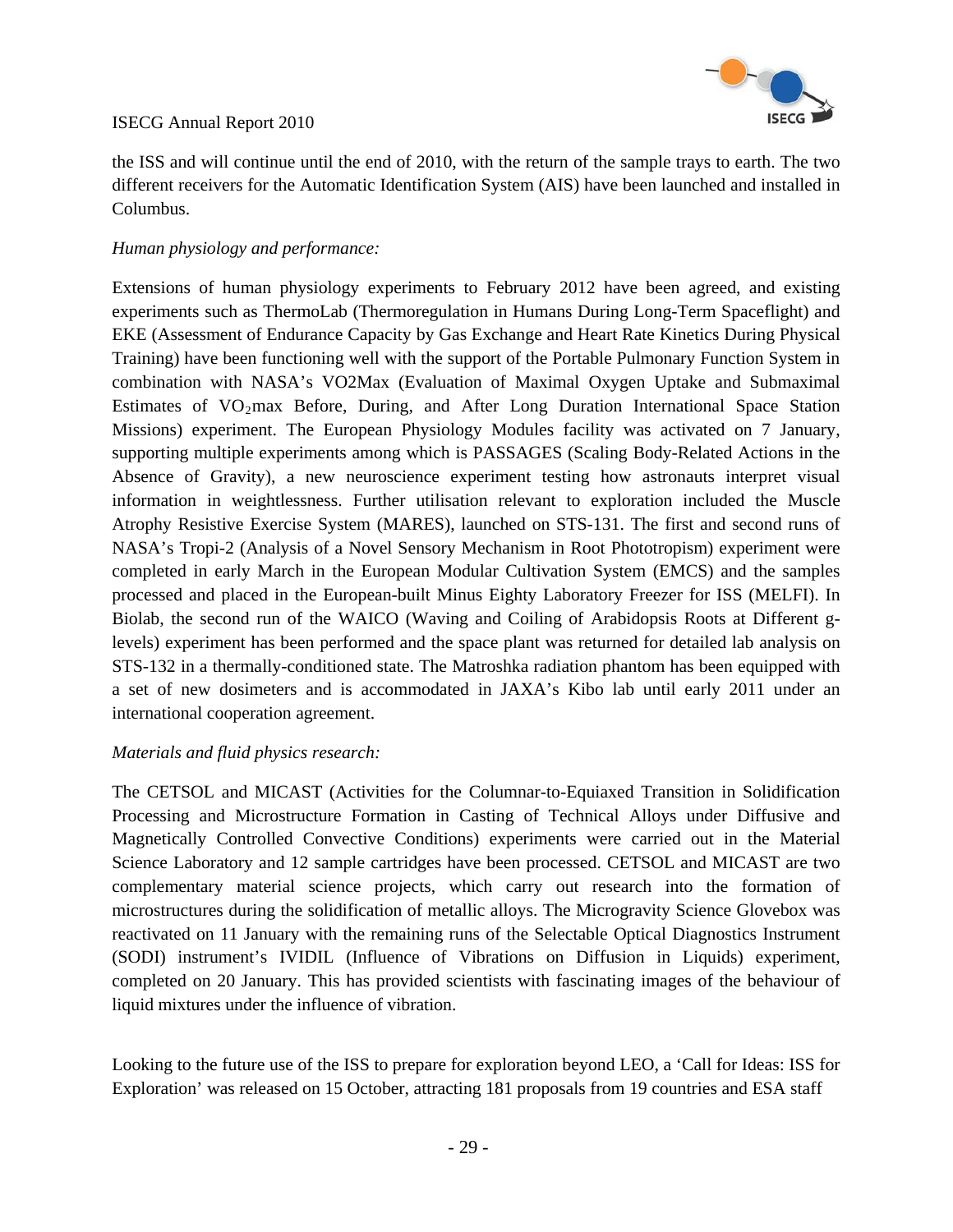

which covered a broad spectrum of areas of interest such as crew assistants, countermeasures for long-duration spaceflight, the monitoring of astronauts' health, robotics, maintenance, failure management and on-orbit repair, tele-operations as well as other topics.

ESA's 6 new astronauts graduated from basic training on 22 November. With 3 new flight opportunities to the ISS before 2015, the first will head into orbit in 2013. ESA astronaut Paolo Nespoli was launched on Soyuz TMA-120 from Baikonur on 15 December. During his mission, called *MagISStra*, he is carrying out an intensive programme of experiments, ranging from radiation monitoring to measurements that could improve oil recovery in petroleum reservoirs. ESA astronaut Roberto Vittori will fly next for ASI on the STS-134 mission scheduled for April 2011. This will install the Alpha Magnetic Spectrometer (AMS), which was delivered safely to the Kennedy Space Centre on 26 August. Andre Kuipers will follow for a 6-month flight as the European crewmember on Expeditions 30-31 in 2011-12.

As ESA astronauts continued to work on the ISS, on the ground, preparations for destinations beyond continue. The Mars500 long-duration isolation study began on 3 June in Moscow amidst great media interest, with an international crew of six comprising two Europeans, one Chinese and three Russians. ESA received 262 applications for participation, before selecting 4 candidates of which Romain Charles and Diego Urbina were chosen as the prime crew. On 15 September, the crew surpassed the 105 days in isolation achieved in the precursor study in 2009. The next major milestone will be a "landing' on Mars" planned for 10 February 2011, with the 'return' back on Earth expected in early November 2011.

ESA's  $52<sup>nd</sup>$  parabolic flight campaign was completed successfully in May with 12 experiments, including a fourth flight to enable the new ESA astronauts to train in microgravity conditions. The 53<sup>rd</sup> campaign was performed in November. Following the full certification of the Airbus A300 for partial gravity flights, an AO was issued to the European science community in June 2010 to submit their proposals for experiments to be performed under partial gravity. In 2011 ESA intends to organise a joint partial Moon and Mars gravity parabolic flight campaign together with CNES and DLR.

The winter-over isolation campaign in Concordia, Antarctica concluded in November and 2 bed rest studies were carried out at DLR and MEDES (Institut de Médecine et de Physiologie Spatiales), focusing on nutrition and centrifuge-generated artificial gravity respectively.

Maxus-8, the latest in the series of ESA-funded sounding rocket flights, was successfully launched on 26 March from Kiruna in northern Sweden.

Looking at preparatory activities for future human exploration, the Micro-Ecological Life Support System Alternative (MELiSSA) continued to progress as planned, with results received from the Phase 1 experiments. The industrial proposal for the Advanced Closed-Loop System (ACLS), which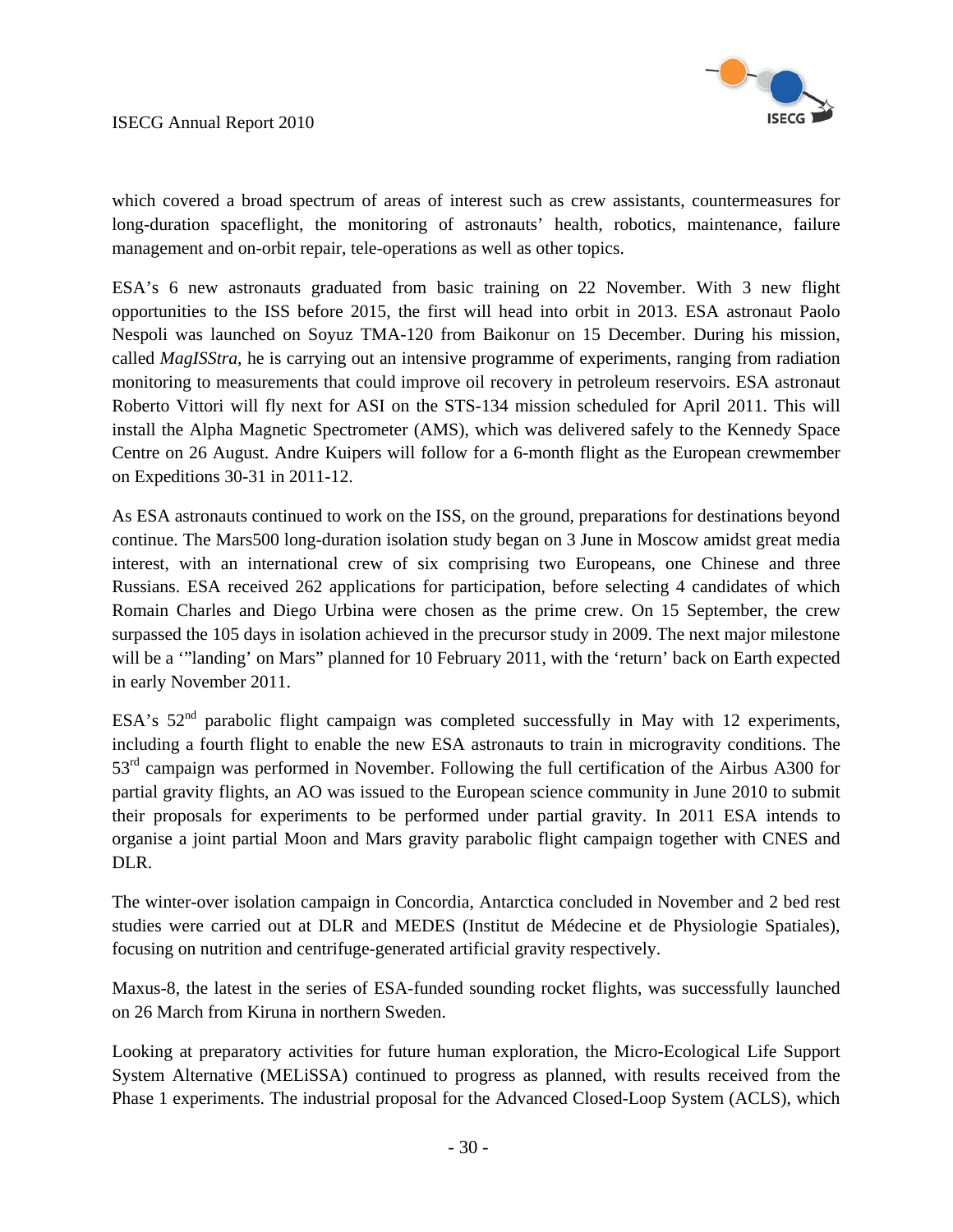

focuses on air revitalisation, has been received and evaluation should be concluded early 2011. Further areas of study included In-Situ Resource Utilisation (ISRU), particularly oxygen extraction from lunar regolith, and fuel-cell technologies for large power density applications such as a lunar base.

The study and development of future exploration capabilities and precursor missions continued, including the Advanced Re-entry Vehicle (ARV), EXPErimental Re-entry Testbed (EXPERT), International Berthing/Docking Mechanism (IBDM) and Lunar Lander. The main ARV contract was signed on 17 March and the Phase A Preliminary Requirements Review took place successfully during the summer. The EXPERT vehicle integration is on schedule for a spring 2011 launch. The Lunar Lander continues to progress, with the Phase B1 contract signed on 16 September. The contract will culminate in a Preliminary System Requirements Review in 2012, which will provide the basis for the final design of the mission and lander. The International Docking Standard Working Group fifth Technical Interchange Meeting (TIM) was hosted by ESA at ESRIN from 14 to 18 June, and after development and testing, on 21 September, the release of an International Docking System Standard (IDSS) was approved. This contains the information necessary to describe the physical features and design loads of a standard docking interface, making docking operations more routine and eliminating critical obstacles to joint exploration undertakings. Taking into account these results, the activities on the International Berthing/Docking Mechanism (IBDM) are proceeding.

Looking at Mars exploration, the ESA's cooperative programme with NASA has made excellent progress on several fronts. The payload selection for the 2016 ExoMars orbiter mission has been completed, and the Announcement of Opportunity for the Entry, Descent and Landing Demonstrator Module (EDM) was released at the end of November. In parallel, the System Preliminary Design Review for both the 2016 ExoMars orbiter and the 2018 ExoMars rover was concluded in December. A number of candidate missions are being discussed for post-2018 launch opportunities to Mars.

ESA is supporting the activities of ISECG through its participation in all the working groups and continues to host the Secretariat.

An Inter-Directorate Exploration Scenarios Working Group, involving five ESA directorates was set up to analyse exploration scenarios and inform the ESA-EC political process which shall lead to the definition of a European vision for space exploration. Exploration Scenario Studies contracts were awarded during the summer to European industries to inform the development of a Strategic Plan for Human Spaceflight and Exploration by mid 2012.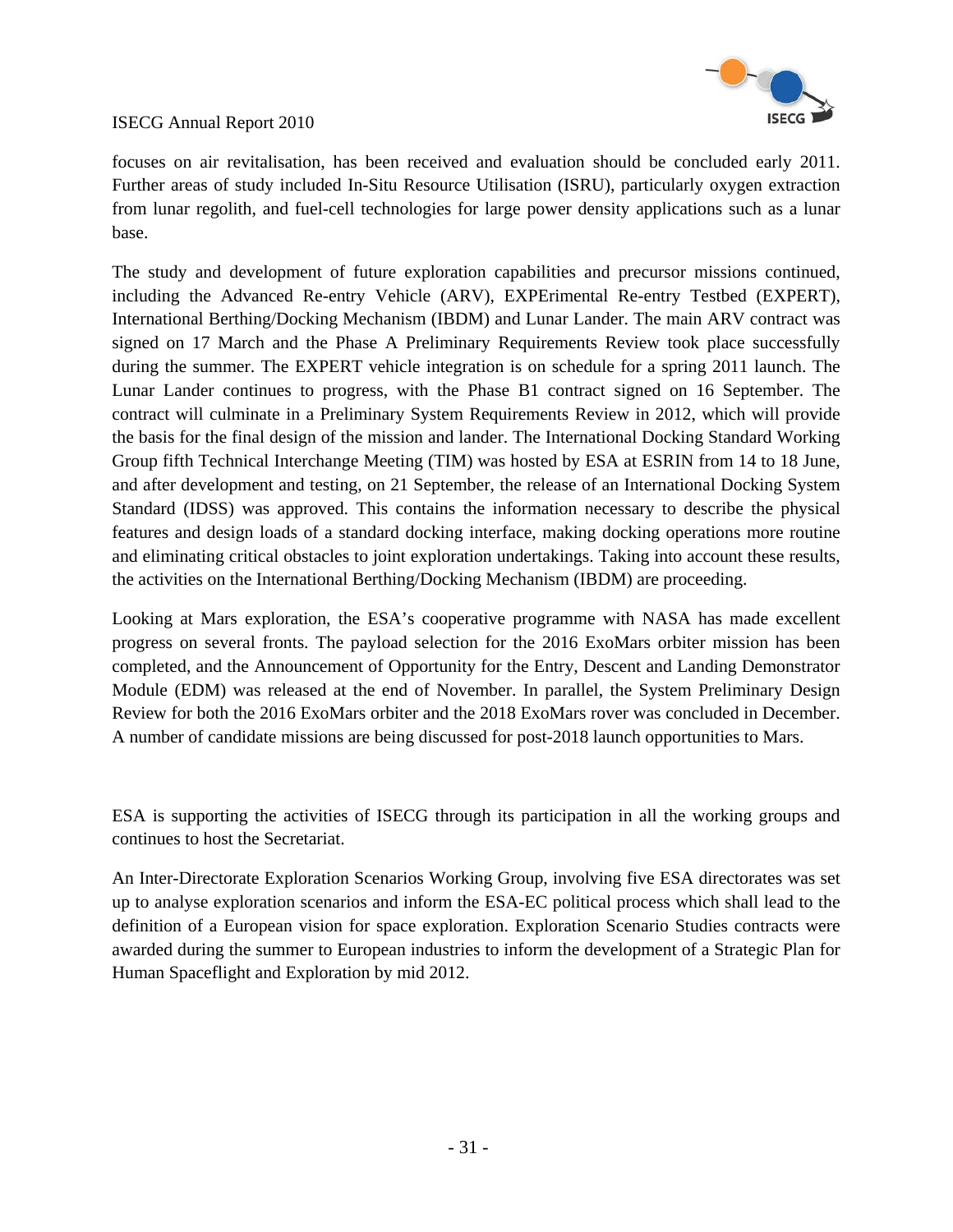

#### **6. Japan Aerospace Exploration Agency (JAXA) - Japan**

#### **General**

On May 27, 2009, based on the "Basic Space Law" in 2008, the Cabinet Office for Space Strategy (SSHQ) released a "Basic Space Policy Plan" for the Government of Japan. This policy, which is broad in scope, proposes a five-year initiative for the development of a variety of capabilities. This policy are described with six basic pillars; (1)Ensure a rich, secure and safe life, (2)Contribute to enhancement of security, (3)Promote the utilization of space for Diplomacy, (4)Create an energetic future by promoting R&D of the forefront areas, (5)Foster strategic industries for the 21 st century, and (6)Consider the environment. And for these 6 basic pillars, 5 space systems for utilization and 4 R&D programmes are recommended for the government. The human space activity is declared as R&D programmes, and is composed with two major purpose, those are the utilization of ISS-Kibo and the moon exploration, with the importance of future lunar exploration for the utilization of Moon resources.

This policy ordered a more detailed one-year review of human space flight and lunar exploration. This review committee was started on August 4, 2009. The committee was tasked with 1) defining the meaning and goals of lunar exploration; 2) developing a concrete vision for robotic exploration by 2020; and 3) recommending a basic policy for future human exploration of the Moon, including international cooperation.

[http://www.kantei.go.jp/jp/singi/utyuu/keikaku/pamph\\_en.pdf](http://www.kantei.go.jp/jp/singi/utyuu/keikaku/pamph_en.pdf)

On May 2010, the final report of this review committee was published. The summary of this report is introduced in next section.

JAXA's products for space exploration in 2010 are two major events, those are the world first success of solar sail satellite and also the world first sample return from asteroid, in the following sections. JAXA also experienced one regrettable event, that is the Akatsuki (Venus orbitor) failure and change of its mission profile to retry of Venus orbiting after a few years.

#### **The report of Review Committee for Lunar Exploration**

Japan has discussed the strategy for lunar exploration and has issued a final report named as "Lunar Exploration Strategy of Japan --World-Leading Robotic Lunar Exploration and Establishment of Technology Base towards Manned Space Activity --", in July 2010.

This report describes that the purpose of lunar exploration is to establish space technology towards solar system exploration autonomously, to enhance further the world's top class lunar science and to establish Japan's international presence.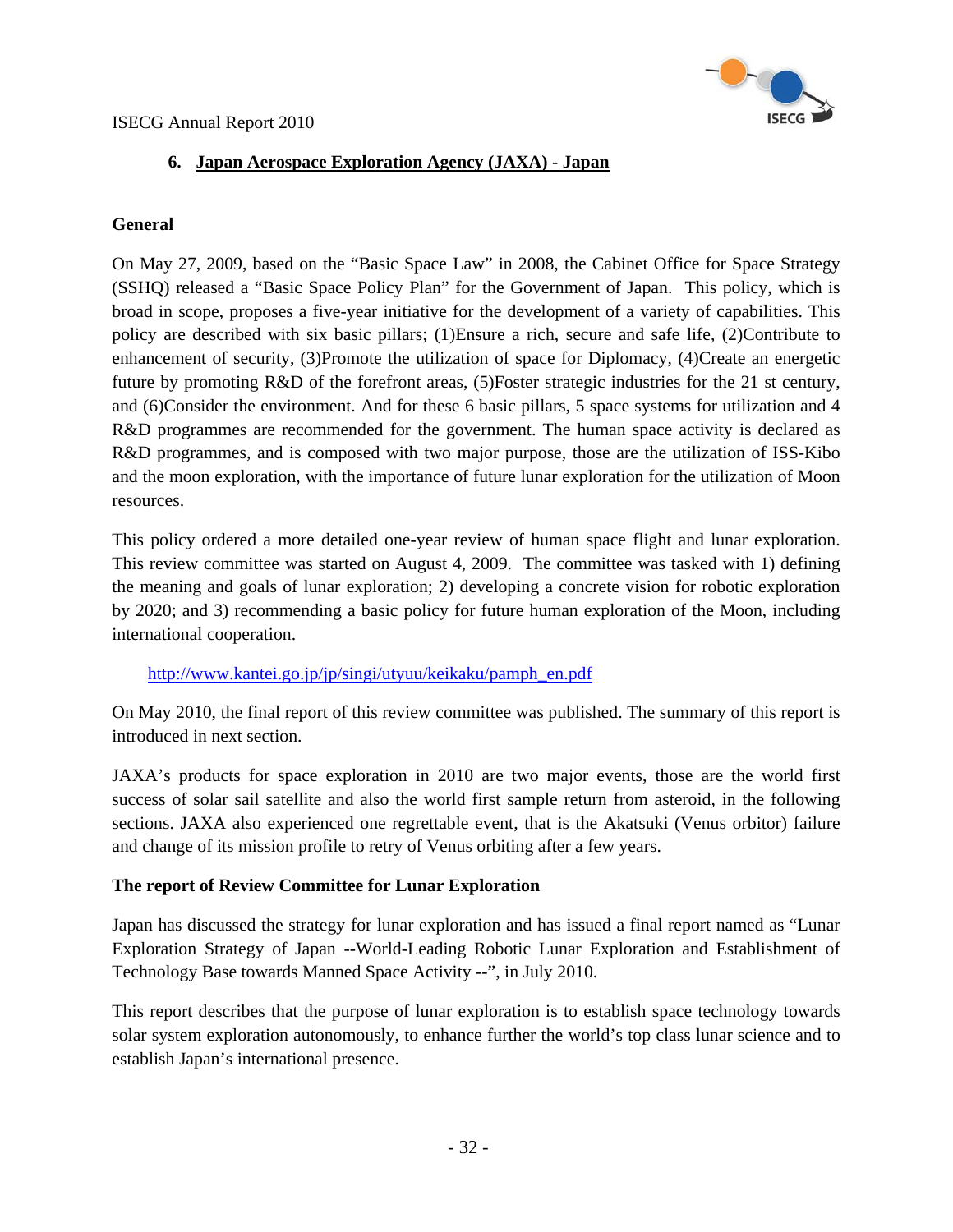

 In this report, it is also described the objectives Japan should seek for as follows. "To assemble an exploration base, for the first time in the world, in the South Pole region by robot in 2020 and to conduct internal structure exploration for more than one year by deploying observation instruments such as seismometer, exploration around the area by robot for several months, and collection and sample return of rocks that mankind has never obtained. With these activities, we will establish technologies to become an important step for future solar system exploration while trying to elucidate the Moon's origin and evolution".

As the  $1<sup>st</sup>$  step of this strategy, it is proposed that Japan should perform soft landing and preliminary robotic lunar exploration in 2015. As for manned space activity, Japan concluded that steady establishment of technological base for the human space transportation to LEO is important as the first step regardless of exploration objectives.. This includes technologies for man rated launcher, safe return capability from the space, ECLSS, etc.

#### **IKAROS: The world first solar sail satellite**

A Solar Sail is a space yacht that gathers energy for propulsion from sunlight pressure by means of a membrane. A solar sail can move forward without consuming propellant as long as it can generate enough energy from sunlight.

A Solar Power Sail is a Japanese original concept that gets electricity from thin film solar cells on the membrane in addition to acceleration by solar radiation. A solar power sail craft can save the fuel using a solar sail and it can also gain the necessary electric power using a vast area of thin film solar cells on the membrane even when it is away from the sun. If ion-propulsion engines are driven by such solar cells, it can become a hybrid engine that is combined with photon acceleration to realize fuel-effective and flexible missions.

JAXA performs a mission to evaluate the performance of the solar power sails. The project name is IKAROS (Interplanetary Kite-craft Accelerated by Radiation Of the Sun). This craft was launched on May 21, 2010 together with the Venus Climate Orbiter, AKATSUKI. This is the world's first solar powered sail craft employing both photon propulsion and thin film solar power generation during its interplanetary cruise. IKAROS deployed successfully a square membrane whose tip-to-tip length is 20m, and generated solar power by means of thin film solar cells (minimum success level) within a few weeks. Two separation cameras took images of the deployed solar sail of IKAROS. Acceleration and navigation using the solar sail was demonstrated (full success level) within half a year for the first time in the world. IKAROS flied by Venus on December 8, 2010 and continues the first actual solar sail flying.

JAXA is studying the next solar power sail mission which will take place in the late 2010s. It involves a large sized solar power sail with a diameter of 50m, and is integrated ion-propulsion engines with high specific impulse. The destinations of the spacecraft are Jupiter and the Trojan asteroids. JAXA will lead future solar system exploration using solar power sails.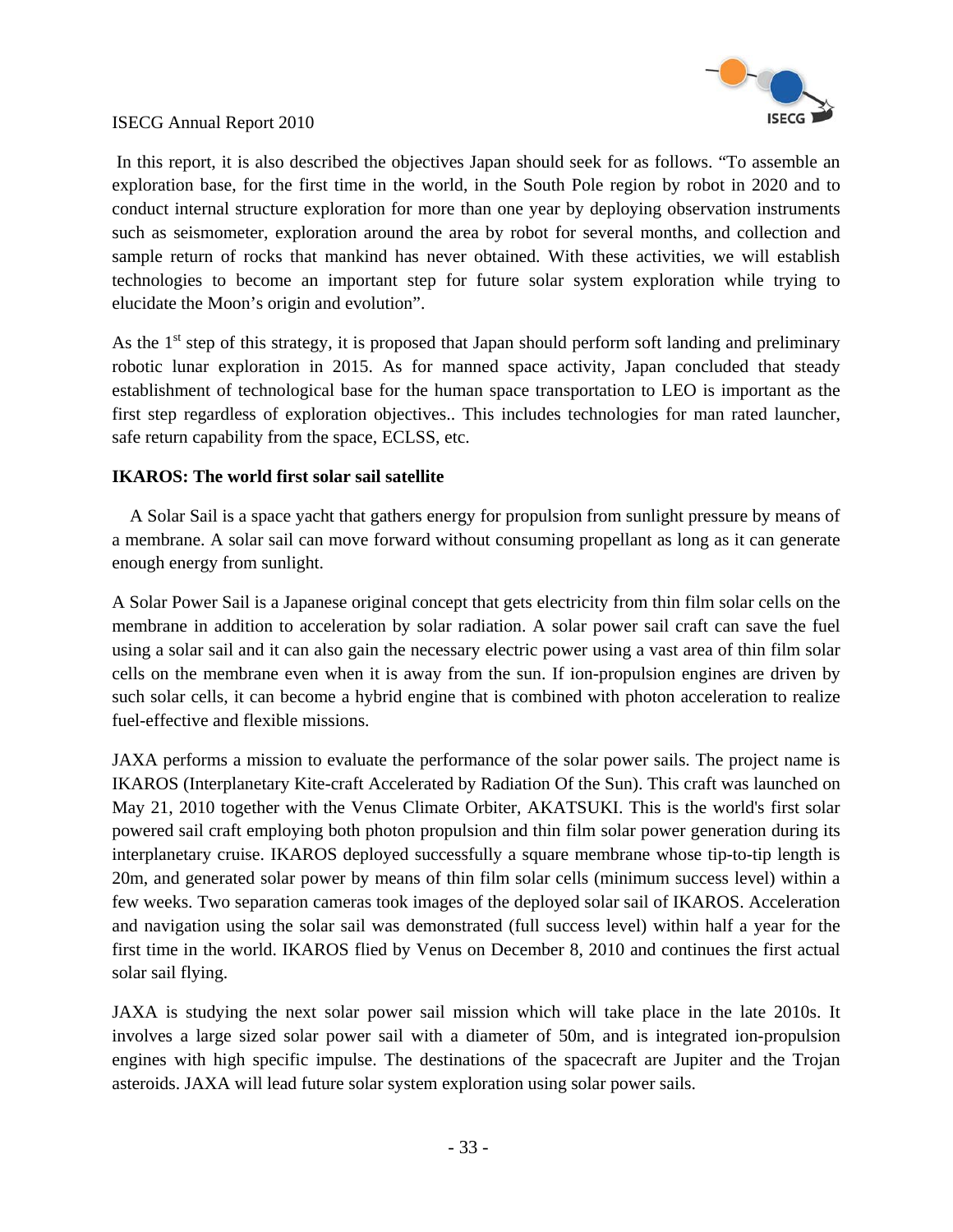

#### **HAYABUSA return: The world first sample return from near earth asteroid**

The Asteroid Explorer HAYABUSA, launched in May 2003, arrived at asteroid Itokawa in September 2005. HAYABUSA successfully landed on Itokawa that November, but then a series of problems developed, including a fuel leakage, engine malfunctions and the loss of communication. HAYABUSA's return to Earth was threatened many times, but the space probe managed to overcome these problems. It re-entered the atmosphere above the southern Australia sky on June 13, 2010, returning to Earth after traveling about 6 billion kilometers over seven years. The HAYABUA sample capsule landed in the Woomera Test Range in South Australia. And its all parts such as abrative heat-shields were retrieved successfully. It was the first time ever that a space probe landed on a celestial body other than the Moon and returned to Earth. The navigation for the return of the HAYABUSA was conducted with large cooperation of JPL/NASA. And the retrieval of the sample capsule was completed with large cooperation of Australian government and army.

http://www.jaxa.jp/article/special/index\_e.html

http://jda.jaxa.jp/jda/v4\_e.php?v\_id=b4790e099df7ce575e5d2daf0a20cb5d&mode=search&genre=4 &category=4064&mission=4069

JAXA has been engaged in collecting and categorizing particles in the sampler container that were brought back by the HAYABUSA.

As a result of the scanning electron microscope (SEM) observations and analyses of the samples, about 1,500 grains were identified as rocky particles, and most of them were judged to be of extraterrestrial origin, and definitely from Asteroid Itokawa, after further study of the analysis results and comparison of mineral compositions.

Their size is mostly less than 10 micrometers, and handling these grains requires very special skills and techniques.

JAXA and scientists started initial analyses for these ultra-minute particles.

[http://www.jaxa.jp/projects/sat/muses\\_c/index\\_e.html](http://www.jaxa.jp/projects/sat/muses_c/index_e.html)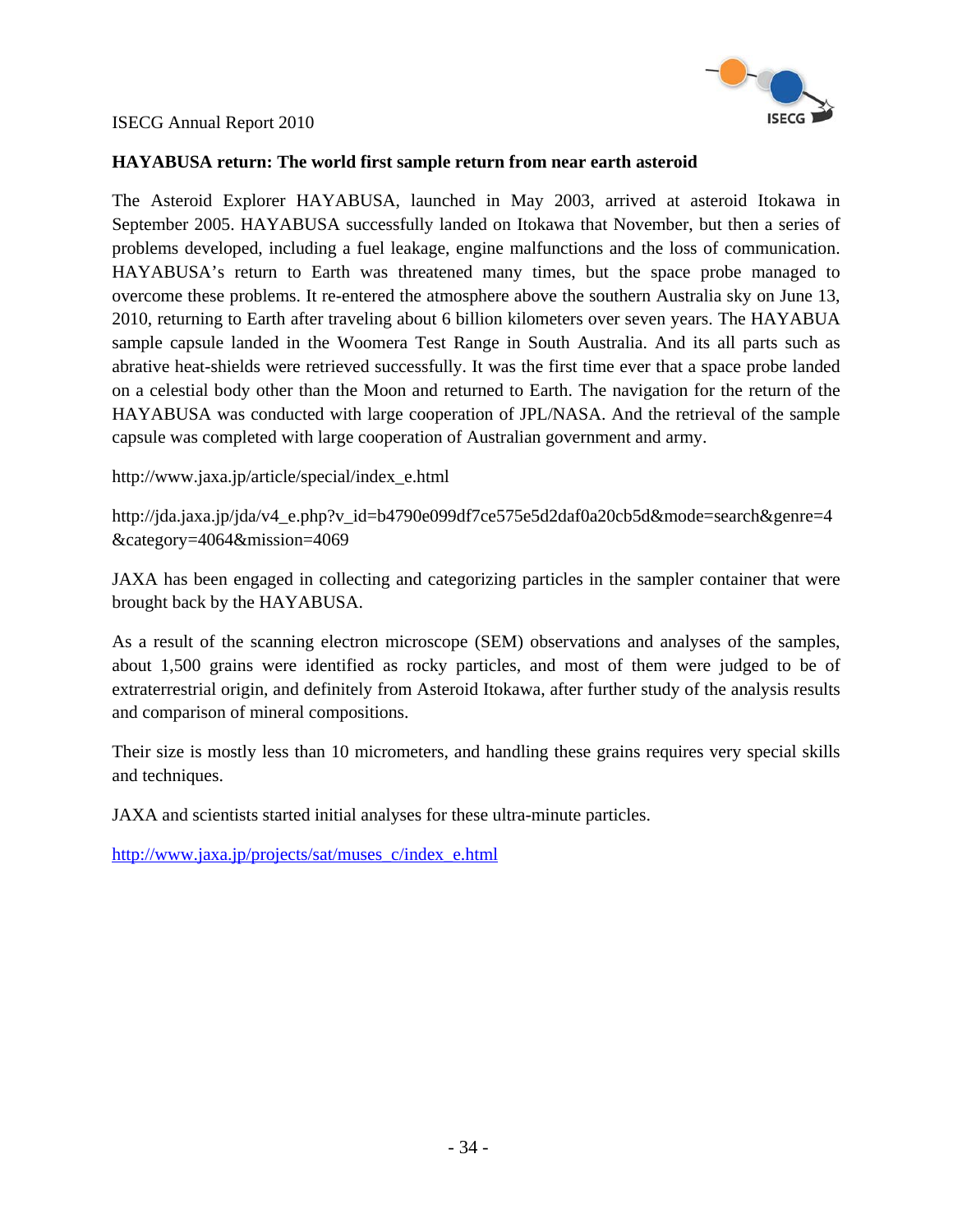

### **7. Korea Aerospace Research Institute (KARI) – Republic of Korea**

#### **Exploration Highlights**

On June 2010, KARI made its second attempt to launch the KSLV-I (Korea Space Launch Vehicle I) from the Naro Space Center in Korea. KSLV-I was to launch a scientific small satellite, STSAT-2 (Science and Technology Satellite 2), into an elliptical orbit. STSAT-2 had a mass of 100kg and carried two main payloads, a microwave radiometer and a laser reflector. Unfortunately, STSAT-2 did not make it to orbit due to an unsuccessful launch.

Korea's first geostationary satellite, Communication, Ocean and Meteorological Satellite (COMS) was successfully launched in June using the Ariane-5 rocket from the Guiana Space Center in Kourou, French Guiana. COMS, also known as 'Chollian' in Korean, is a multipurpose geostationary satellite designed to monitor the atmosphere and ocean as well as provide communication services. KARI expects that COMS will enhance the accuracy of local weather forecasts providing weather and oceanographic data every 15 minutes.

In 2008, KARI and JAXA agreed to promote the utilization of the Japanese Experiment Module (JEM) in the International Space Station (ISS) through bilateral cooperation between the two parties. KARI is currently evaluating the feasibility of four candidate research items working closely with each PI as well as JAXA. KARI and JAXA prepared a joint intermediate report in the end of 2010 to demonstrate the successful progress of the feasibility study.

In order to prepare for future space exploration missions, KARI has begun preliminary research on mobile systems and science payload systems for planetary exploration. The research mainly deals with planetary science and the related basic technology necessary for space exploration such as to the Moon and Mars.

Since the beginning of the 1990s, KARI's space programme has mostly focused on Earth orbit missions, i.e., development of satellite systems, launch vehicle etc. However, recently the Korean government revised the 'Strategy Plan for Space Development' and attempted to broaden the scope of the national space programme. KARI's ambition to become a major player in space exploration is still in the on-going phase and Korea's space programme is expanding its area of interest into outer space.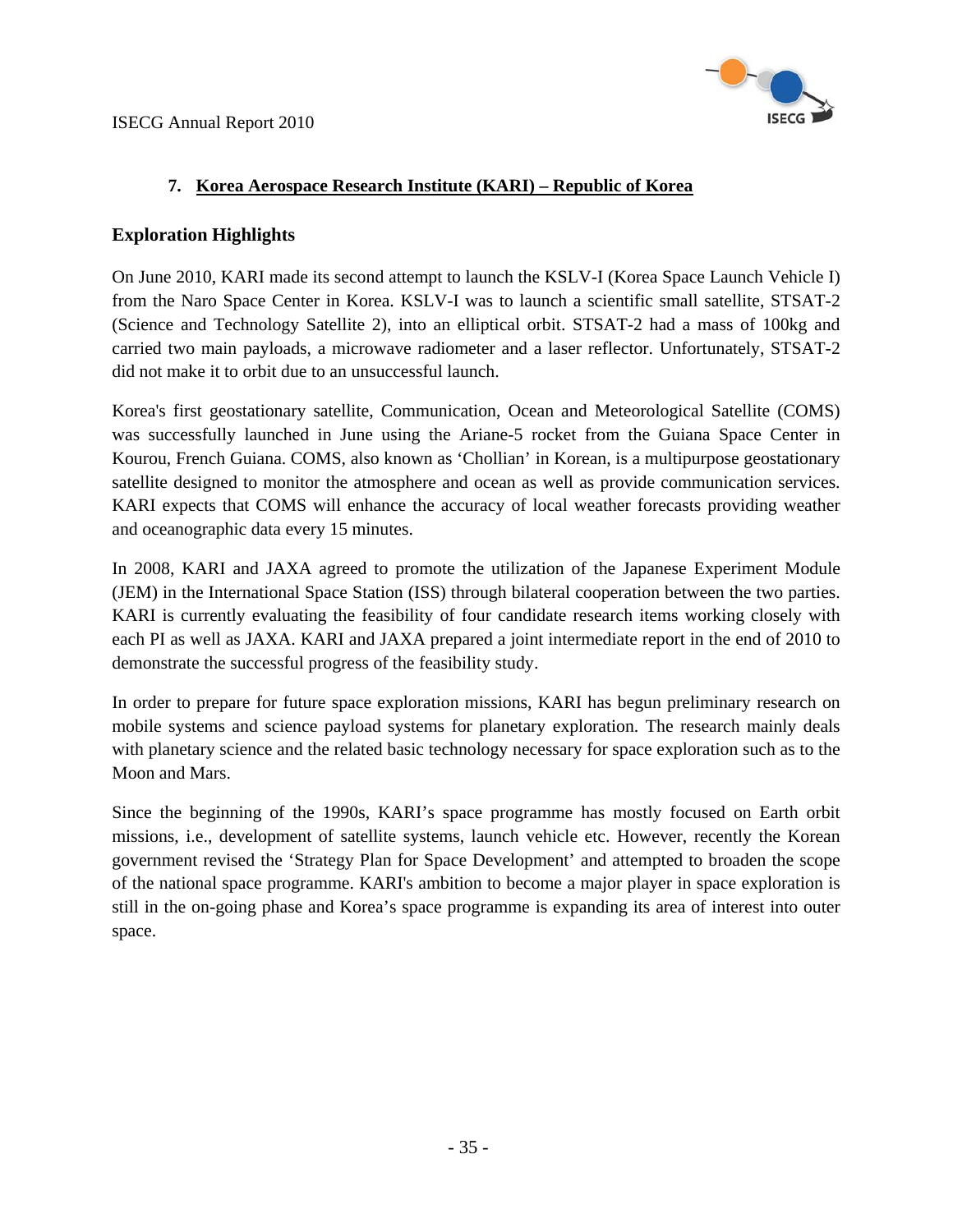

#### **8. National Aeronautics and Space Administration (NASA) - United States of America**

#### **Exploration Highlights**

2010 was a year of both accomplishment and transition for NASA's exploration programmes. After proposing a new direction for NASA in February, President Obama visited the agency's Kennedy Space Center in Florida on April 15 to discuss details of his proposed plans for space exploration. In June, the President released a new National Space Policy which included the goal of expanding international cooperation on mutually beneficial space activities including human space flight and exploration.<http://www.whitehouse.gov/the-press-office/fact-sheet-national-space-policy>

In November, NASA and its international partners celebrated 10 years of permanent human presence on the **International Space Station**. More than 600 different research and technology development experiments have been conducted aboard the orbiting laboratory, many of which are producing advances in medicine, environmental systems and our understanding of the universe. NASA is also using the ISS to the maximum extent for research, technology demonstration and operations demonstrations in preparation for exploration beyond LEO. As the ISS transitions from its assembly phase to use as a unique scientific outpost, NASA is investing in the ISS's future by ensuring a wide pool of organizations outside the agency have access. The **NASA Authorization Act of 2010,** in addition to extending station operations until at least 2020, also directed NASA to select an independent, research organization to develop and manage a portion of the U.S. share of the station as a national laboratory.

With NASA's **Space Shuttle** fleet nearing retirement, three missions helped put finishing touches on the ISS this year. The STS-130 mission in February delivered a cupola with seven windows and a robotic control station. The STS-131 mission in April delivered science racks and new crew sleeping quarters. In May, the STS-132 crew delivered the Russian-built Mini Research Module-1 known as Rassvet to the orbiting laboratory. The module provides additional storage space and serves as a new docking port for Russian Soyuz and Progress spacecraft. [http://www.nasa.gov/mission\\_pages/station/living/10years.html](http://www.nasa.gov/mission_pages/station/living/10years.html)

NASA saw its efforts to stimulate commercial provision of space services advance in 2010. SpaceX, a **Commerical Orbital Transportation Services (COTS)** partner with NASA, became the first commercial company to launch and return a spacecraft from low Earth orbit. Orbital Sciences Corp., another partner in the COTS programmes, also experienced successful testing of its first-stage engine for its Taurus II rocket and opened the mission control center that will support the company's COTS programme missions. In October, NASA awarded contracts to six companies for the purchase of technical data resulting from industry efforts to develop vehicle capabilities and demonstrate end-to-end robotic lunar landing missions. The data from these "**Innovative Lunar Demonstrations Data**" contracts will inform the development of future human and robotic lander vehicles and exploration systems.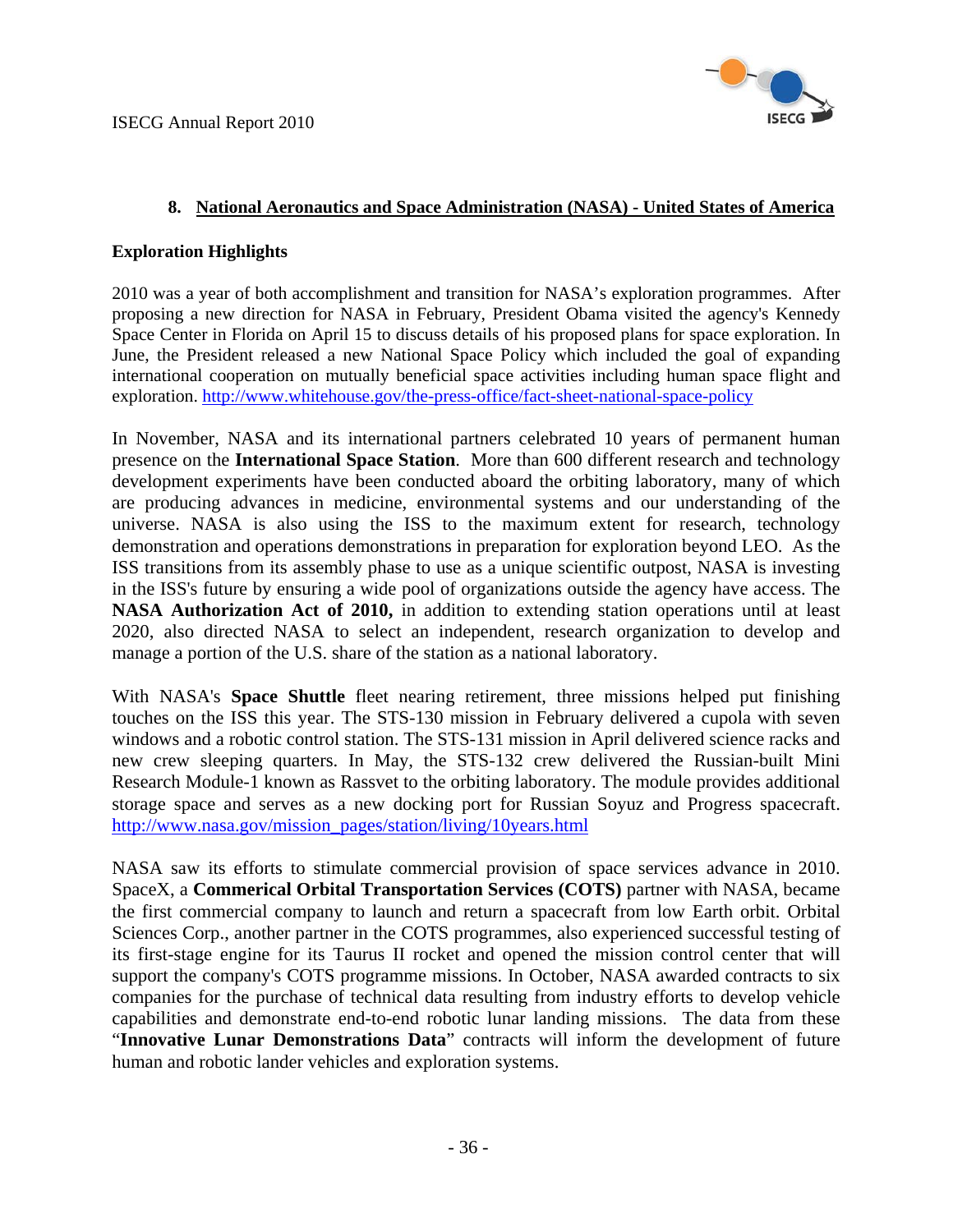

In mid 2010, NASA and the European Space Agency (ESA) selected five science instruments for the first mission of a joint programme to explore Mars in the coming decades. The **ExoMars Trace Gas Orbiter**, scheduled to launch in 2016, is the first in a series of planned joint robotic missions to the Red Planet. It will study the chemical makeup of the Martian atmosphere with a 1000-fold increase in sensitivity over previous Mars orbiters, and will also serve as an additional communications relay for Mars surface missions beginning in 2018.

Also in November, NASA's **EPOXI** spacecraft successfully flew past comet Hartley 2, providing unprecedented images and giving scientists new information about the comet's volume and material erupting from its surface. The information sheds new light on the nature of comets and their role in the formation of planets. EPOXI is an extended mission that used the Deep Impact spacecraft. [http://www.nasa.gov/mission\\_pages/epoxi/epoxi20101104b.html](http://www.nasa.gov/mission_pages/epoxi/epoxi20101104b.html) 

Scientists announced in 2010 new data about the moon uncovered by NASA's **Lunar CRater Observation and Sensing Satellite**, or LCROSS, and the **Lunar Reconnaissance Orbiter**, or LRO. Scientists determined the soil in the moon's shadowy craters is rich in useful materials, including water in the form of mostly pure ice crystals. Researchers also found the moon is chemically active and has a water cycle. By understanding the processes and environments that determine the delivery of water to the moon, where water ice is, and the active water cycle, future mission planners may be able to better determine which locations will have easilyaccessible water. [http://www.nasa.gov/mission\\_pages/LRO/news/lro-lcross-impact.html](http://www.nasa.gov/mission_pages/LRO/news/lro-lcross-impact.html) 

Organizationally, NASA created a new Office of the Chief Technologist in February with the responsibility of targeting technologies that could be transformational in their ability to improve the agency's knowledge and capabilities, while reducing cost and expanding the reach of future aeronautics, science and exploration missions. In December, NASA provided the National Research Council (NRC) with 14 technology area roadmaps drafted by agency experts as NASA works toward a long-range technology-investment plan. An NRC panel will gather public comments on the draft technology plans and make recommendations back to NASA by January 2012.<http://www.nasa.gov/oct>

NASA expanded its online engagement of the public to continue its effort to be a leader in social media and web use. People now can find NASA, the agency's centers, programmes and projects on more than 200 locations across Twitter, Facebook, Flickr, YouTube and UStream. The agency's website, NASA.gov, won its second consecutive Webby award in 2010. The NASA App now is available for iPhone, iPad and iPod Touch. NASA also made the online engagement personal by inviting hundreds of participants to multiple Tweetup events that provided behindthe-scenes access across the agency.<http://www.nasa.gov/connect>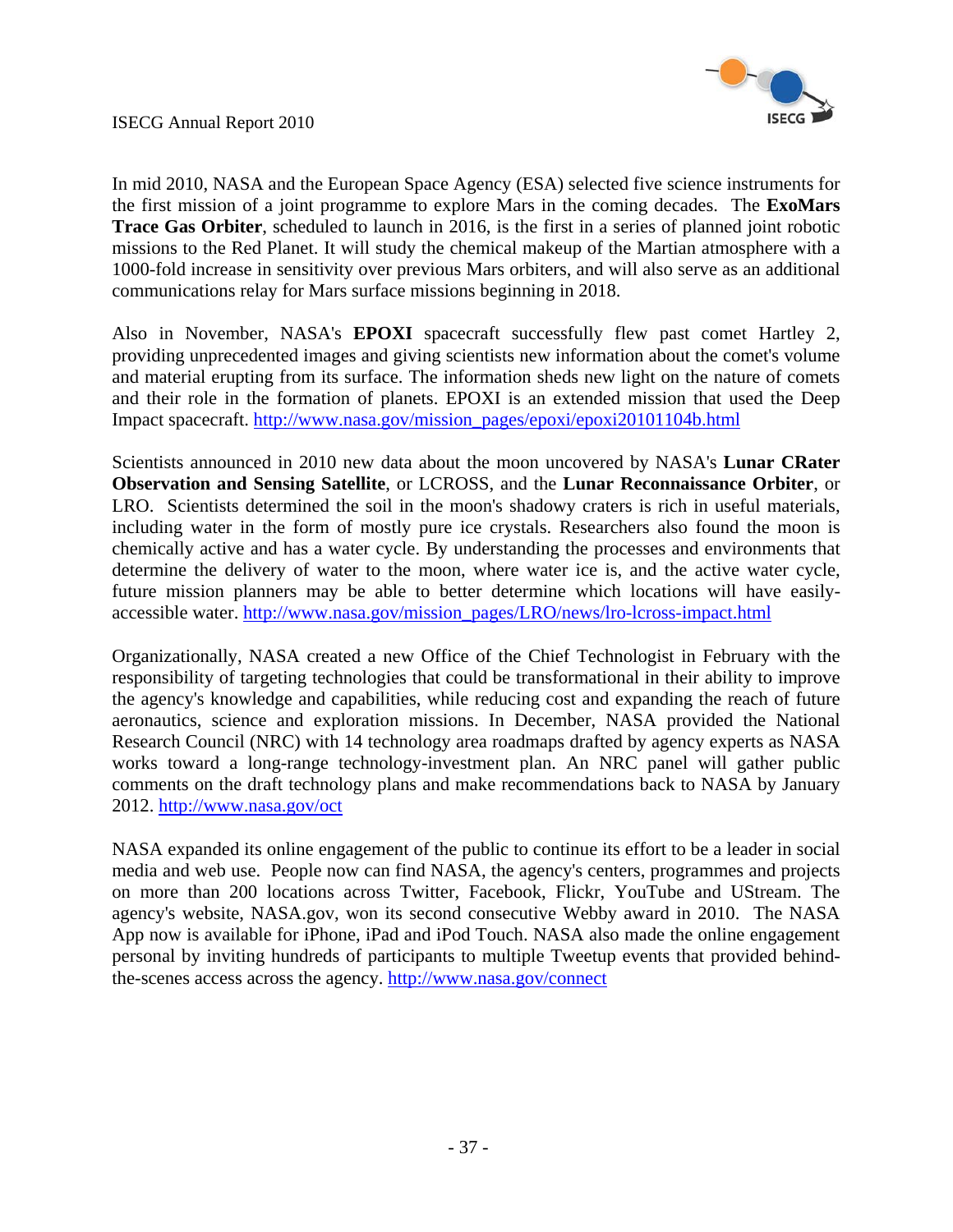

#### **9. National Space Agency of Ukraine (NSAU)**

#### **Exploration Highlights**

National Space Agency represents Ukraine in the International Space Exploration Coordination Group (ISECG). The year of 2010 was marked in our country with a number of significant space exploration projects, reported hereafter:

- "Radioastron" international space experiment on fundamental scientific research of the Universe structure by means of terrestrial-space interferometer with an extra-high angular resolution (to 8 mks of the bow), utilizing the unique on-ground facilities. Radiointerferometric exploration is one of Ukraine's major priorities due to availability of one of the world's biggest radio telescopes RT-70, which is upgraded with up-to-date radioreceiving and registering equipment.
- Modernization of RT-70 radio telescope and antenna control system testing. Conduction of space debris observation and radiolocation research sessions.
- Performance of 5 measurement sessions via "Interferometer" programme. RT-70 radio telescope was equipped with an extra-sensitive 18-26 GHz band receiver for its utilization within prospective "Spectr" and "Fobos-Grunt" international programmes' framework.
- Preparation for 5 joint space experiments in the framework of "Russian-Ukrainian cooperation programme in the field of exploration and utilization of outer space for 2007- 2011". 9 experiments to be conducted on orbit were prepared in the framework of "Longterm programme of Russian-Ukrainian scientific research at the Russian ISS segment".
- Development of the unique STEP-F satellite telescope of electrons and protons as a constituent part of onboard scientific instrumentation. Designed for continuous measurement of the flows of electrons, protons and alfa-particles trapped in the internal and external radiation belt of Earth, it also enables a research of the solar space streams. In 2009, STEP-F was successfully put into orbit as a part of scientific equipment of Russian Koronas-Foton spacecraft. It is expected that low-energy electron flows discovered at the attitude of 600 km above Earth surface can become one of effective parameters for space weather monitoring (e.g. act as an earthquake forerunners).
	- Preparation for "Potential" scientific experiment aimed at a space weather physics exploration. Being a part of "Ionosat" project, "Potential" was elaborated to practice methods of space weather monitoring and geophysical effects' retrieval in the ionosphere. Scientific programme was developed and a set of instruments designed and installed aboard "Sich-2" spacecraft.

Ukraine's path to space exploration goals' achievement lies in international cooperation, particularly in reinforcing its activities within ISECG framework.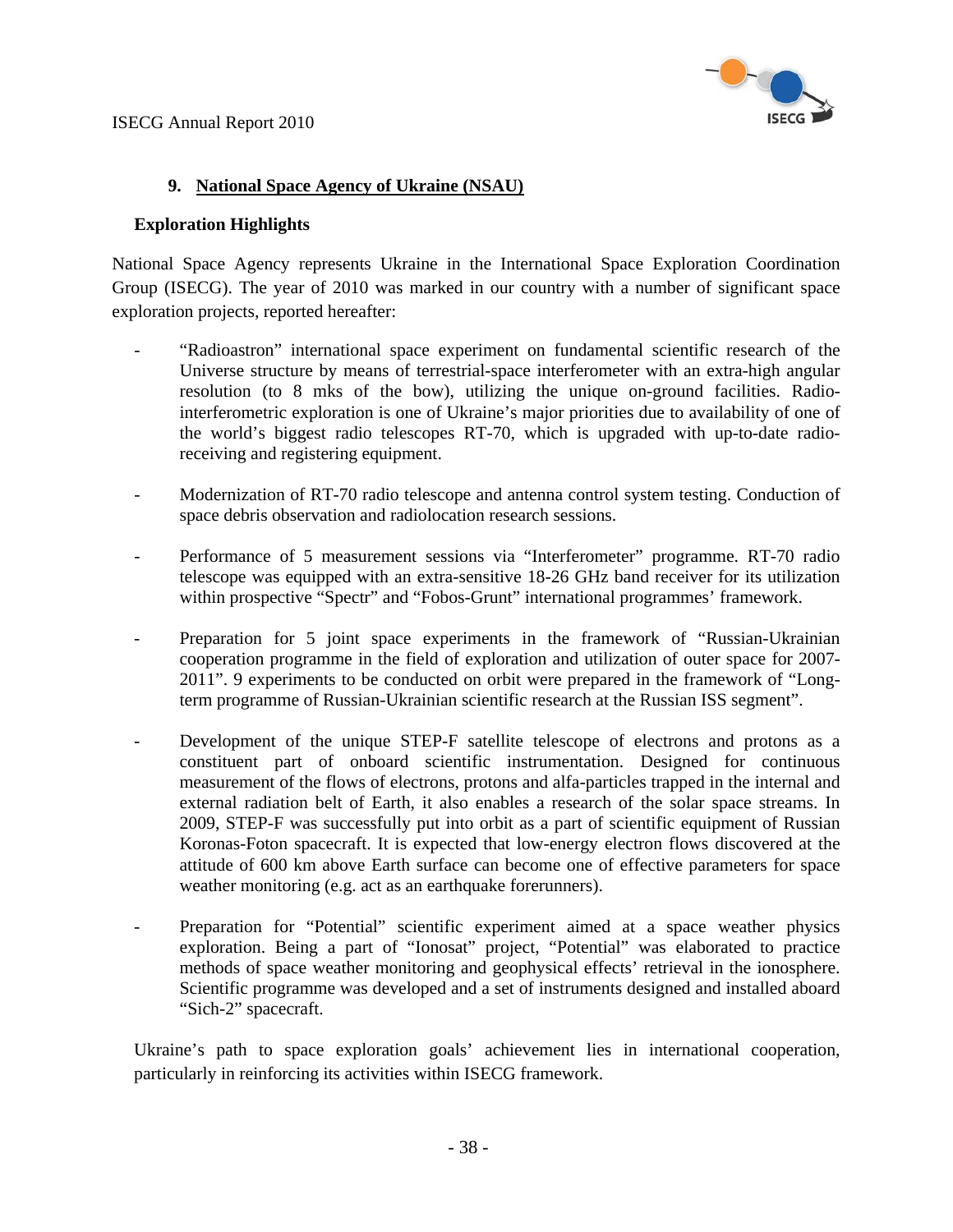

#### **10. UK Space Agency (UKSA) – United Kingdom**

2010 saw the creation of the UK Space Agency, which replaced the British National Space Centre and becomes a fully functioning organisation from April 2011. This change brings most aspects of UK civil space policy and funding into a single organisation for the first time.

The UK Space Agency maintains the UK's commitment to robotic Mars exploration and in 2010 initiated full development of four instrument contributions for the 2018 rover. In early 2011 it will confirm scientific support for the 2016 Trace Gas Orbiter. The UK has been asked to co-chair the Joint Mars Architecture Review Team which will oversee the joint NASA/ESA Mars exploration programme.

The UK Space Agency is supporting a privately-financed development of technology for a proposed air-breathing, re-usable launcher, *Skylon*, which would form the basis of an infrastructure for both LEO operations and beyond LEO exploration. It also continues to examine options for commercially-driven lunar exploration.